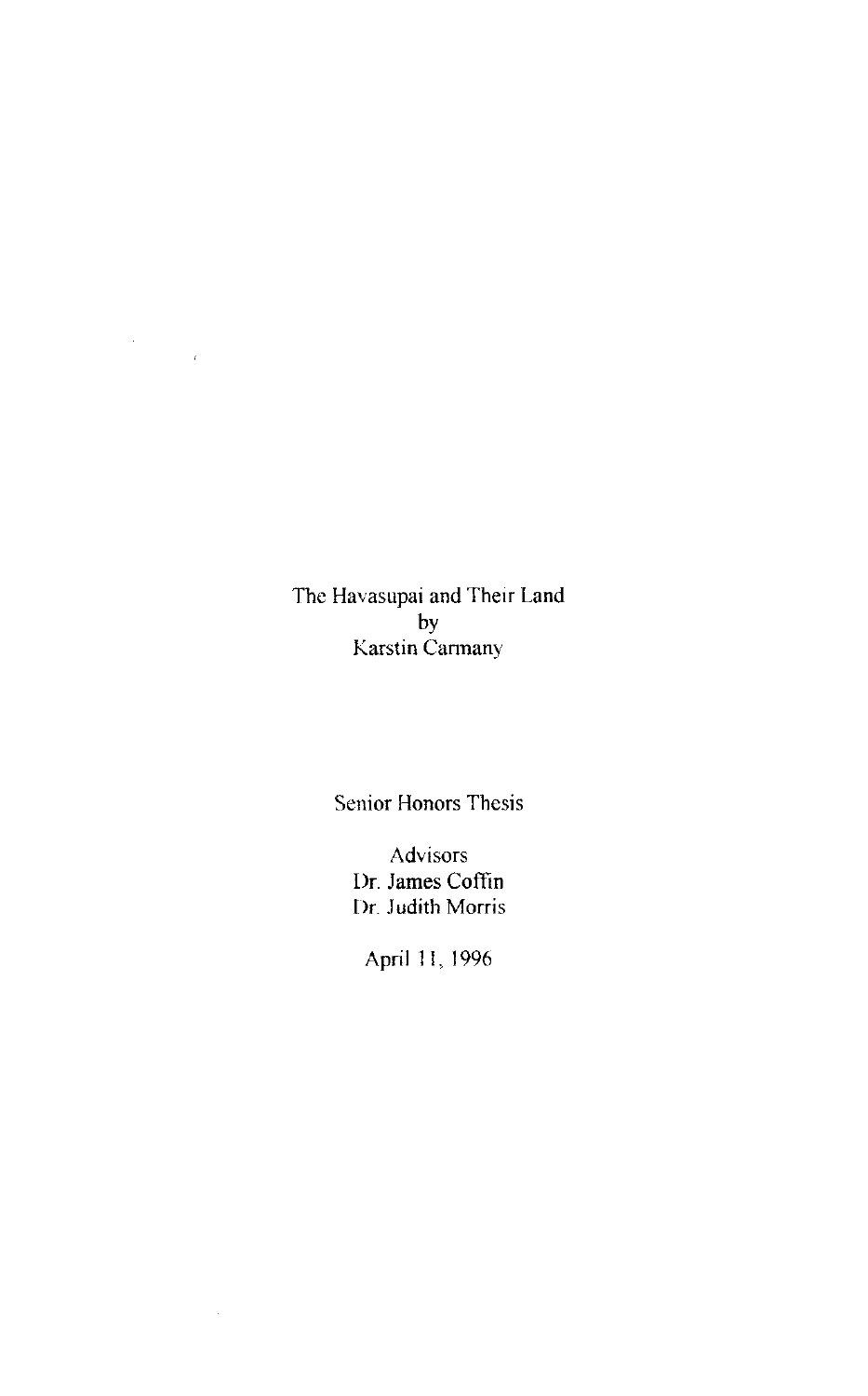While I was riding an extremely old and very much blind horse down the side of the Grand Canyon and through the washbacks of a dry river bed, I had to wonder what made these people, the Havasupai, live in this isolated and desolate area. The area was beautiful in a dry sort of way. The guide I had was quiet, he barely spoke three words to me for the three-and-a-half hour ride to the campground between Havasu Falls and Mooney Falls. My two-and-a-half day stay at the bottom of Havasu Canyon, a part of the Grand Canyon, was an eye opening experience in what could almost be labeled a thirdworld village.

The one thing that stuck me upon entering the village was its resemblance to a third world village. All the homes were square, no bigger than many garages. Most had dirt floors, with the luxury of electricity and running water courtesy of the U.S. government. The school housed grades K-8 with each grade having its own prefabricated building.

The economy of the Havasupai was largely based on packing in tourists and the welfare provided by the federal government. I learned later, however, the other top money maker was bootlegging. Apparently, a pint of Jack Danials was going for around thirty dollars at the time of my visit.

The most striking characteristic of the Havasupai was their hostility toward white people. This was ironic, however, since more than half of the money made by the Havasupai was through packing in white tourists. The only people of the village I could get to respond to my greetings were the children. Only one adult answered my good morning wish, and he did that with a nod and a muttered mumble.

The most hostile person I encountered in the village was the vice-chairman of the tribal council. He was extremely rude to my group for not making prior arrangements to meet with him. He refused to answer many of our questions about alcoholism, child abuse, drug abuse, the economy of the tribe, and other issues, and he even went so far as to berate our professor in front of the whole group.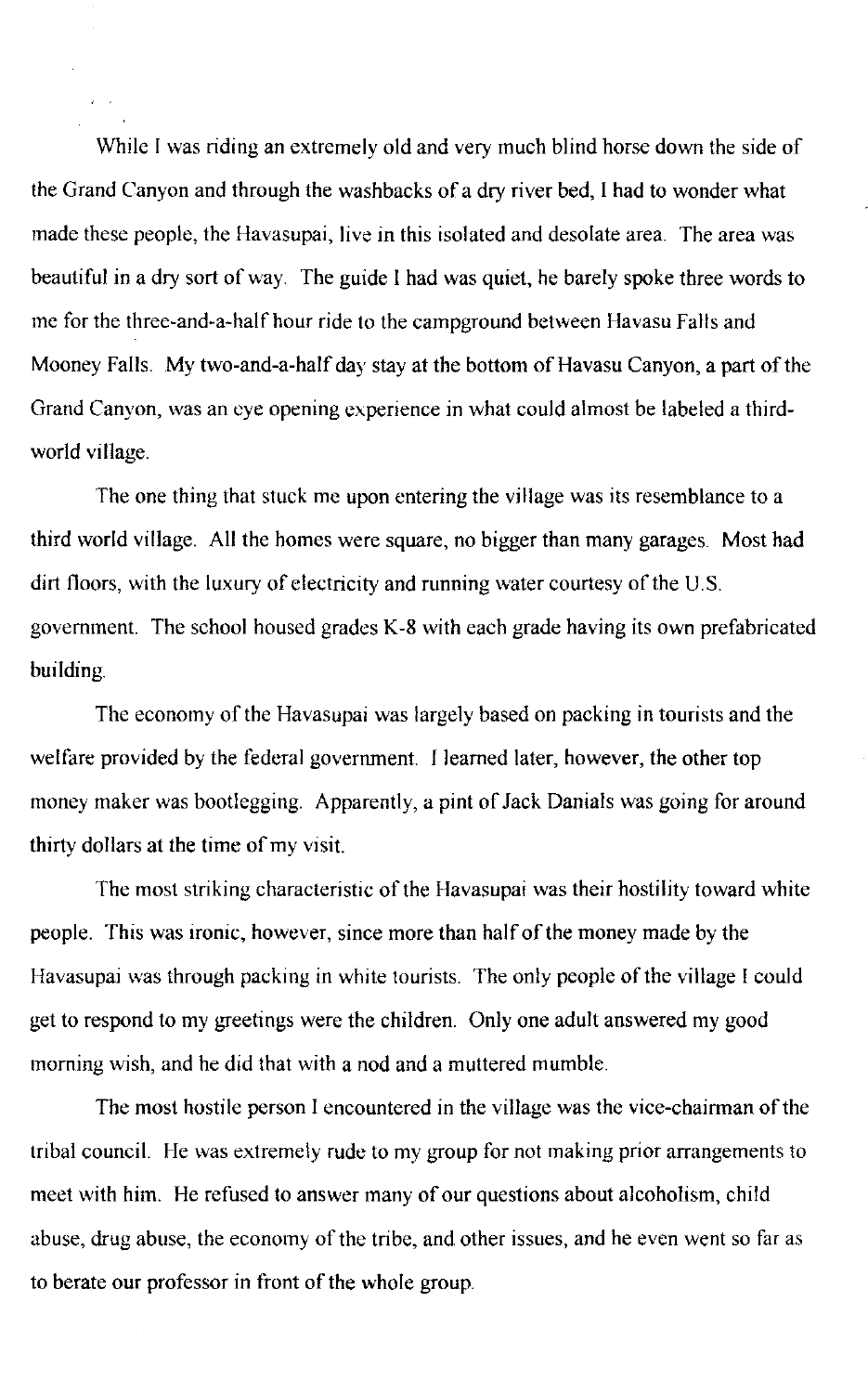The one person who was connected to the tribe who spoke frankly with our group was Kaze Godway, who was an administrative assistant to the vice-chairman. She was not a Havasupai, however. Ethnically, she was an Eastern Native American. She explained the peoples' hatred of whites was a result of the U.S. government's policies toward Havasupai land rights and holy places.

The Havasupai's history in the Grand Canyon area was a long one that stretched back to Pre-Columbian times. For six centuries they lived in an area from the South Rim of the Grand Canyon to the region of Flagstaff and Williams. Their language was traced to the Yuman branch of the Hokan language, a language traced to the first group of people to cross the Bering Straits. The Hokans were pushed into the Southwest region by the Athapascans who pushed the Shoshoneans south into the Hokans. The Hokans then split into different groups. The Colorado Plateau supported a people known as the Desert Culture dating back four thousand years, one of the first cultures documented in the area. It was dated by the tools and stick figurines left by the ancient inhabitants.<sup>1</sup>

The next group of people to live in the area was the Anasazi, a transitional group from the nomadic Desert Culture to the stationary pueblo cultures. Then the Cohonina appeared in the area around 700 AD. This group could have been an off-shoot from the Anasazi, or they could have been pushed into the area from the south by other more numerous and violent peoples. The Cohonina settled in the area stretching from Havasu Canyon to Desert View because of the good water supply there. By 1100, however, a series of droughts forced the people to migrate and form temporary settlements. The first of these settlements was in Havasu Canyon, a significant source of water.<sup>2</sup>

By 1150, Cohonina construction had stopped. At about 1300 a Yuman speaking group, the Cerbats, entered the region. These people were the ancestors of the

<sup>&</sup>lt;sup>1</sup>Stephen Hirst, Haysum'Baaia: People of the Blue Green Water, Temle, AZ, Walsh and Associates, 1985, p. 28.  $^2$ Hirst, p. 28.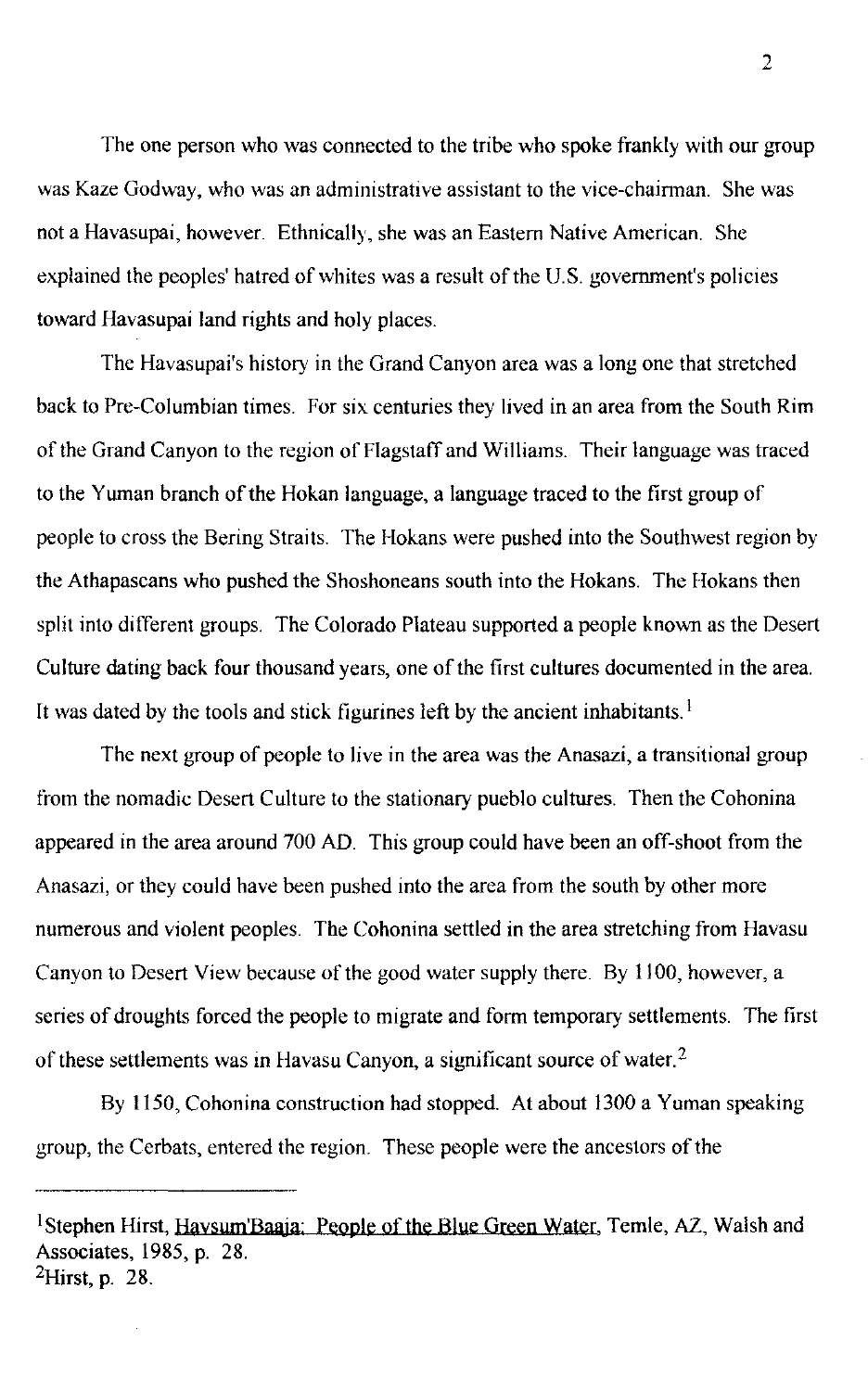Havasupai, "the people of the blue green water," and the Hualapai. Some question remained as to the fate of the Cohonina. Stephen Hirst believed they were assimilated into the Cerbat's and based this theory on a sweat-lodge of the Cohonina connecting the Havasupai and the Hualapai to the Cohonina. Also, these two tribes retained the ability to read the petroglyphs that predate the Cerbat. John Martin also believed the Cerbat entered the area around 1150 AD. He, too, suggested the Cerbat intermarried with the Cohonina and/or pushed them out of the area. The Havasupai culture developed directly from the Cerbat, in any case.<sup>3</sup>

The Havasupai had a story of their own about their migration to the area. They claimed to have migrated from the Northeast originating at Moon Mountain near Blythe. They then moved through Kingman and stopped at Matwidita Canyon. It was here a dispute broke out among the people, and they decided to split into two groups, the Havasupai and the Hualapai. The Havasupai went east until they hit Havasu Canyon. Another dispute occurred among the Havasupai, and a few others split away from the tribe  $4$ 

Since the plateau lands became dry around 1400 and the people had no permanent settlements on the plateau, the Havasupai had an annual cycle they followed in order to extract the best from the fertile canyon bottom lands and the animal rich plateau of the rim lands. In the spring the wintering groups gathered and went to the garden plots in the canyon and plots were cleared of all winter debris. The previous years' ditches and dams were repaired and new irrigation works were constructed to deflect river water and to hold rain water. The garden plots were then planted.<sup>5</sup>

 $3$ Hirst, p. 29. John Martin, "The Havasupai," Plateau Magazine of the Museum of Northern Arizona, AZ, Museum of Northern Arizona, 1986, p. 3.  $4$ Hirst, p. 30.

 $5$ Steven Weber and David Seaman, Hayasupai Habitat: A.F. Whiting's Ethnography of a Traditional Indian Culture, Tucson, AZ, University of Arizona Press, 1985, p. 10.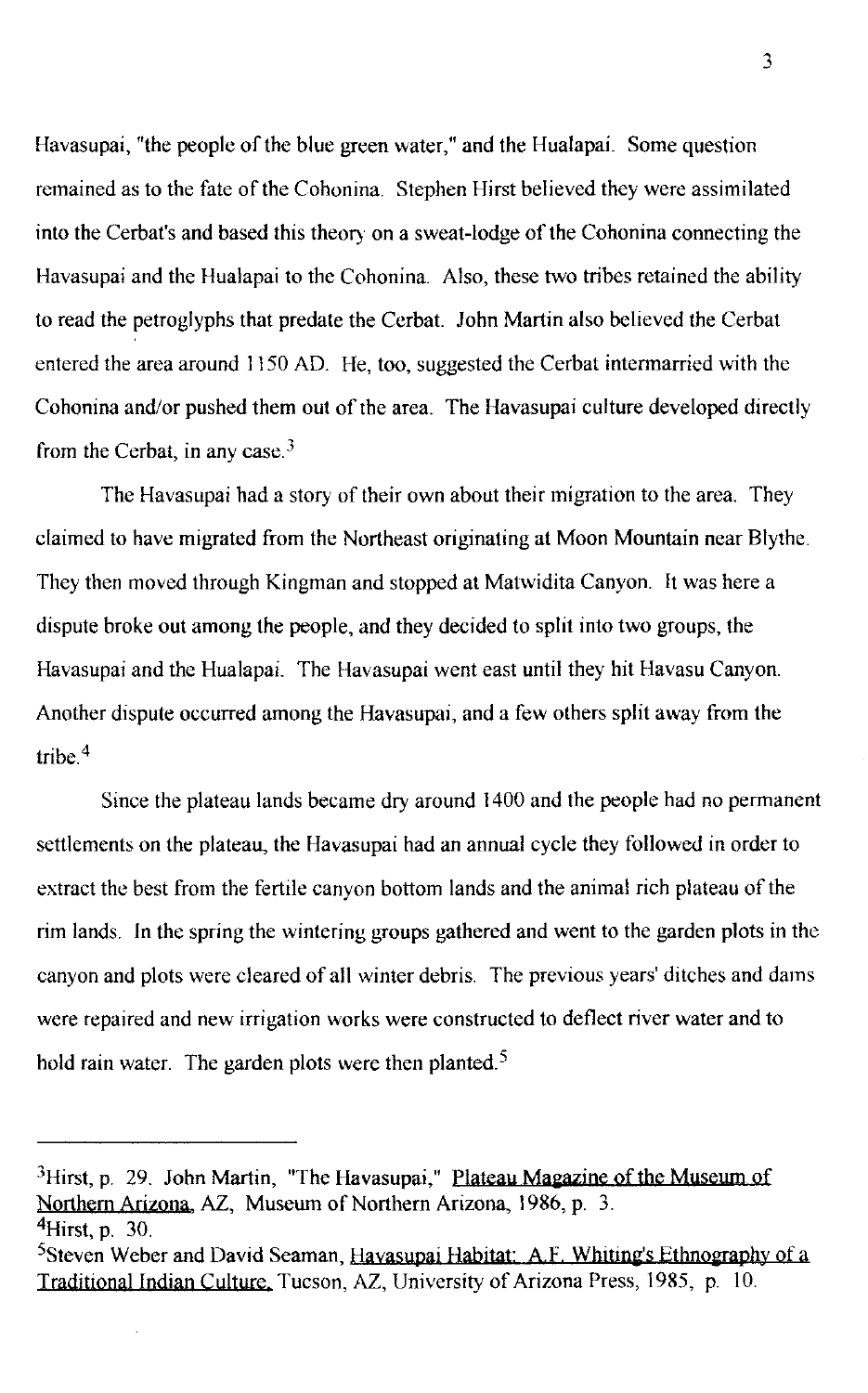After planting, the Havasupai went back to the plateau to hunt animals and collect wild fruits and plants. At this time, the people stayed together in one location. Small groups made occasional trips to the canyon to irrigate and weed the gardens. As the com became green, they camped near the fields in earthen domes and caves to guard the crops with only occasional hunting and mining excursions. $6$ 

When the crops ripened, they gathered in the fields and invited the Hopi and Hualapai to the Harvest Festival. The com, beans, and squash were harvested and some seeds were dried for the following spring's planting. As winter approached, the Havasupai went back to the plateau. There they broke into family units and departed for their winter camps, which were within a short distance of each other and the location of each family was known by surrounding families. They lived in conical huts of brush and earth. When food was low, they went to the storehouse caves to retrieve the fall's surpluses.<sup>7</sup>

Also, in the fall and winter months, some went east to help the Hopi harvest their crops and to visit. They maintained close relations with the Hopi even though there was no cross-cultural marriages. Hopi villages were also natural locations for peace talks between the Havasupai and their enemies.<sup>8</sup>

The Havasupai were a tribe organized on an infonnal and flexible basis and were able to maintain their traditional lifestyle until 1860. They spent the majority of their time in small groups of twenty-five to thirty with only a short time spent each year in larger groups. Each band was led by one man who became leader through his personality and courage. The two nineteenth century leaders who gained some fame were Navajo

<sup>6</sup>Weber and Seaman., p. 10.

<sup>7</sup>Weber and Seaman, p. 10.

<sup>8</sup>Weber and Seaman, p. **11.**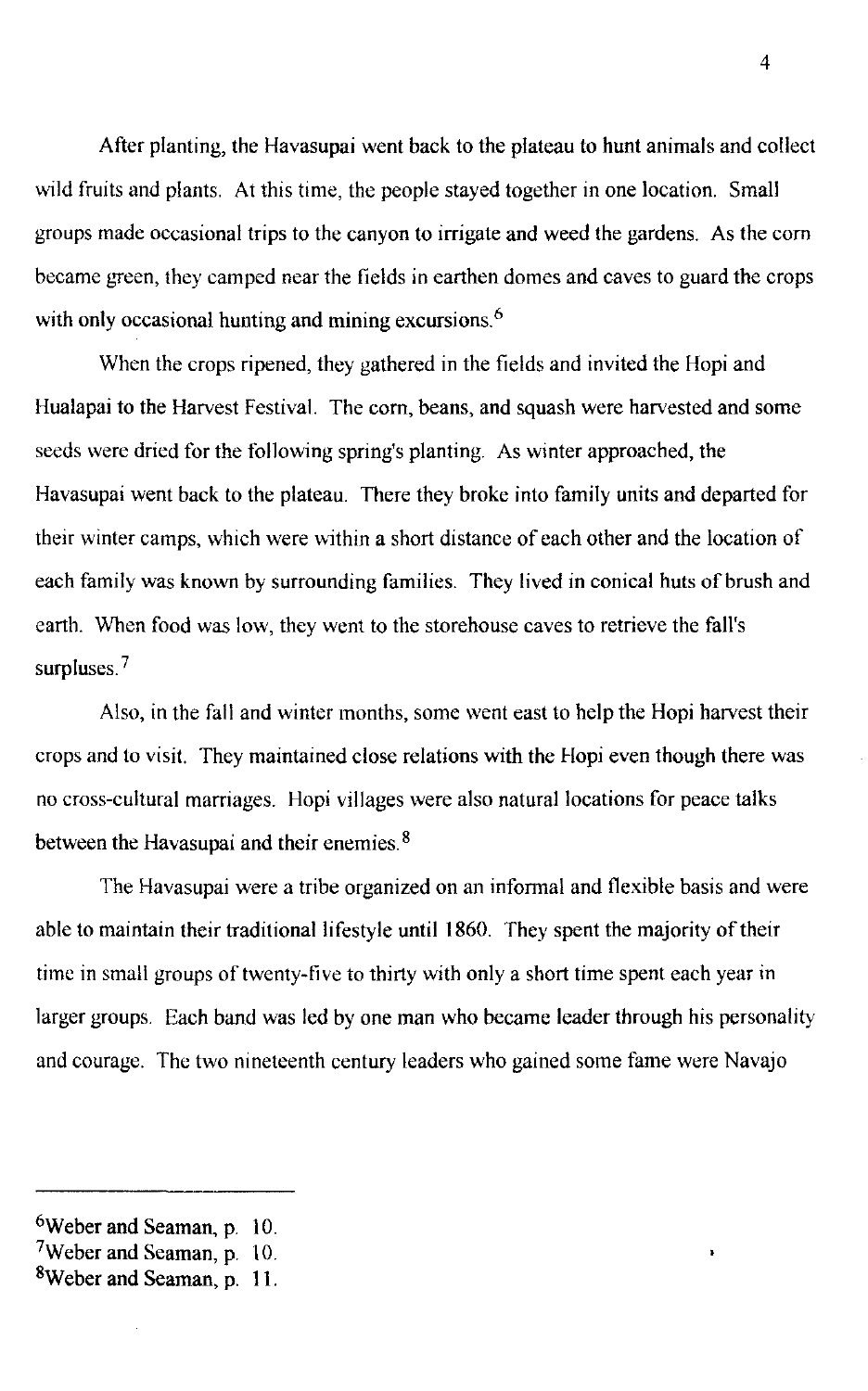and Wasakivama. All these leaders had limited power, but never had unrestricted power.<sup>9</sup>

In Havasu culture a young married couple first lived with the bride's family while the groom worked for her family. Then, the couple usually moved near the groom's family (especially true after the reservation was created). They were given unused land to farm by the groom's family or band, while the land the bride occupied fell fallow for her brothers. When the people started grazing herds of horses and cows after the arrival of whites, the fallow land disappeared and the idea of ownership became more personal. This was intensified by the creation of the reservation, and put a tremendous strain on the families. In order to live with the Havasupai one had to have land. If he had no land, he had to leave the tribe because one could only inherit land since there was none for sale. Non-farmland, including water sources and pasture lands on the plateau and Esplanade, if they were privately owned, were kept up by the individual for the use of the tribe.<sup>10</sup>

With the reservation and the reduction in farm and grazing land, family tensions began to rise among sons for land and horses. Many left to find wage work on Highway 66, and an emphasis for only one heir grew. By the 1960s three groups existed, the heads of households, welfare receivers and wage laborers, and the young trying to find a niche. In 1963 housing was inadequate with all but two families living in pre-fabs that were twelve foot by twelve foot. Sanitation was poor as were medical care and the water supply. Overcrowding was a major problem too, even though the population dropped from three hundred plus in the 1800s to one hundred and sixty-six in 1906. <sup>11</sup>

The Havasupai's rapid decline to this sad state was a process that started with their contact with whites. Their first contact with the white population was with the Spanish, Catholic missionaries who were visiting Oraibi, a Hopi town. The second time

 $9$ Martin, p. 5.

IOWeber and Seaman, p. 125.

<sup>&</sup>lt;sup>11</sup>Maritn, pp. 21-22. Weber and Seaman, p. 6.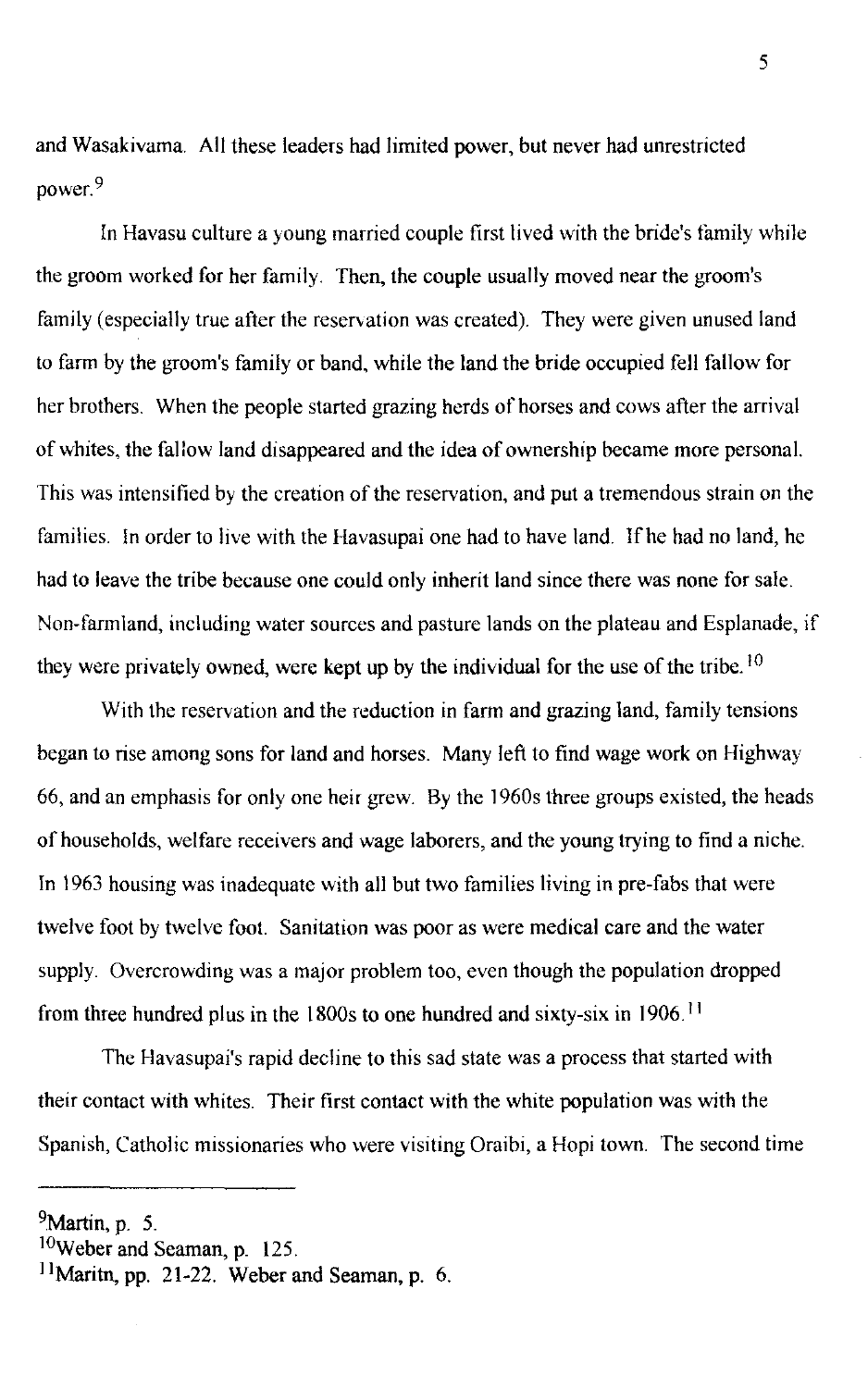the Havasupai encountered the Spanish was in 1776 when Father Francisco Garces came and visited the people in Havasu Canyon. The contact between the Havasupai and the Spanish ended in  $1820$ <sup>12</sup>

By the mid 1800s, the Havasupai were being squeezed between other tribes. The Hualapai were pressuring the Havasupai from the west because they were being pushed cast by the growing white population. On the east the Navajo occupied the area between the Havasupai and the Hopi and were pushing against the Havasupai for land.<sup>13</sup>

Still, the Havasupai remained virtually unknown until after the American Civil War. By the 1860s the people were organized into thirteen bands. They lived in local groups of thirty to forty, and most still farmed. They still rotated uninterrupted on their annual seasonal cycle from the canyon to plateau lands. 14

During the last half of the nineteenth century, white ranchers started moving into the area. They squatted on many of the Havasupai land use areas. They destroyed a lot of land used by the Havasupai for hunting and gathering. They also took over and/or destroyed water tanks belonging to the Havasupai. All told, the whites took, through force, over two million acres. 15

The real infringement on Havasupai land began in the 1850s with the American railroad companies' search for a railroad right-of-way to the West Coast. Stephen Hirst said, "By the 1850s, the first groups of government surveyors and exploration teams had begun to move through Havasupai territory searching for a transcontinental railroad rightof-way. One man even proposed to locate a railroad along the floor of the Grand Canyon."<sup>16</sup> In 1858 a topographer, Egloffstein, in the expedition led by Lieutenant Ives

I2Weber and Seaman, p. 12. Martin, p. 8.

I3Weber and Seaman, p. 12.

<sup>14</sup>Maritn, pp. 3-4.

<sup>&</sup>lt;sup>15</sup>Unknown, The Havasupai: Prisoners of the Grand Canyon, Havasupai Nation, Assocaition on American Indians Incorperated, date unknown, p. 4.  $^{16}$ Hirst, p. 42.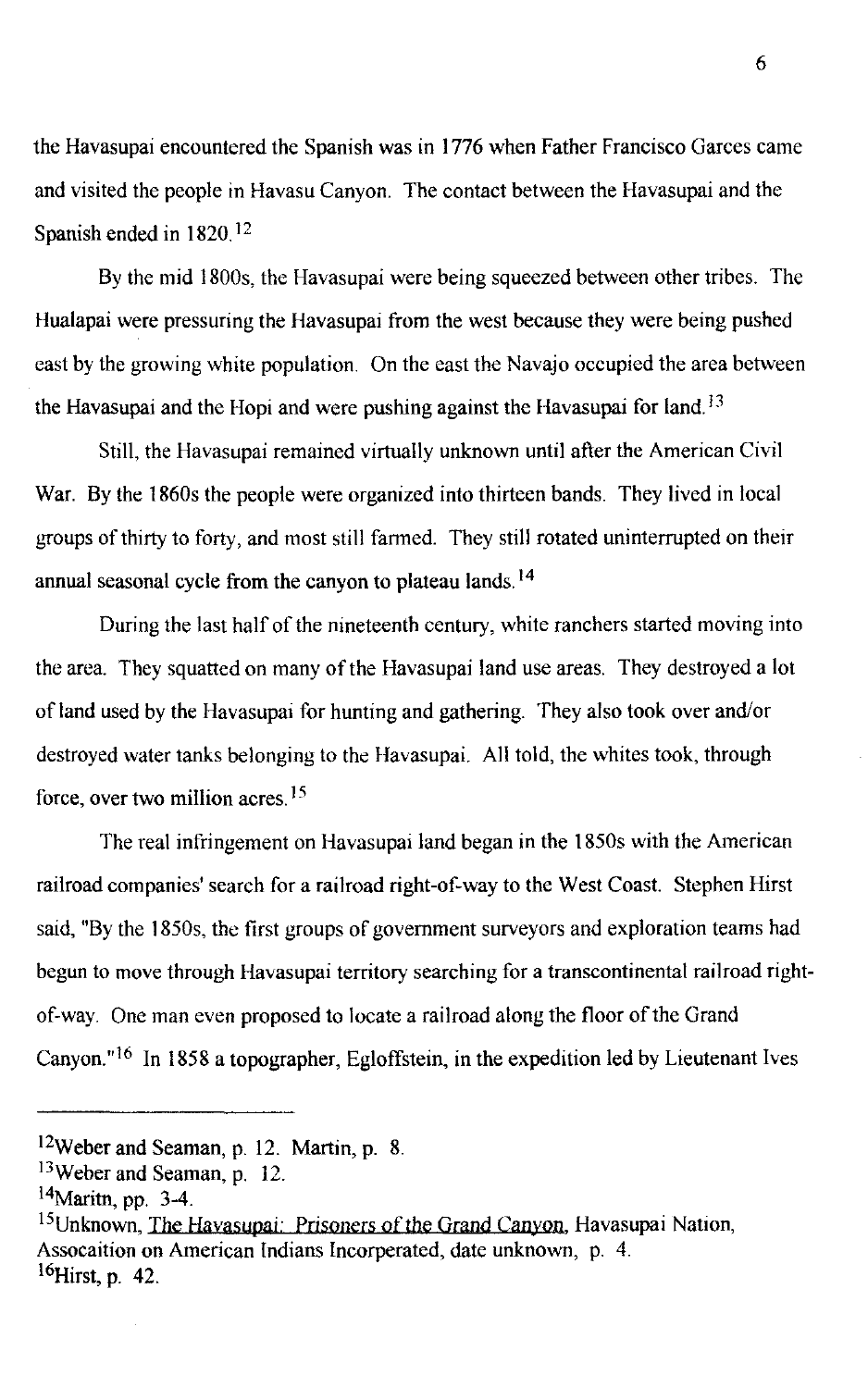to Havasu Canyon rediscovered the Havasupai at the bottom of the canyon. This rediscovery was the starting point of the Havasupai loss of their traditional land use area. $17$ 

In 1863, a new set of missionaries, the Mormons, came to the region hoping to convert the native population of the area. These missionaries were escorted from the Havasupai village and threatened with death upon return. Two years later, a Congressional Act was passcd that foreshadowed the creation of the Havasupai reservation. The act created a reservation in Arizona on the Colorado River which was made to house all the Native Americans in the area.<sup>18</sup>

To further the gloomy outlook of the Havasupai future, in 1863 gold was found in the Prescott area and the whites poured into the area. Lead was found later in Cataract Canyon, below the Havasupai farm lands. The Havasupai's land was being pinched away on all sides. The one positive aspect of the land crunch was the betterment of relations between the Havasupai and the Navajo. The Navajo were forced to stop raids on the Havasupai in 1864 because the Kit Carson raids were taking a heavy toll on them.<sup>19</sup>

On November 21, 1871 Major General Scofield, commander of the military division of the Pacific, declared that all natives not on reservations were hostile. This forced the Hualapai to flee into the canyons of the Havasupai. In 1874 the Hualapai were rounded up and placed on a reservation at La Paz. They walked off the reservation a year later and were tinally given their own reservation on January 4, 1883.<sup>20</sup>

A Havasupai reservation was first suggested by the army in 1877 to protect Havasu Canyon from the miners moving into the area. On June 8, 1880, President Hayes created a 38,400 acre reservation. The U.S. army said that was too much land on

<sup>17</sup>Hirst, pp. 42-43.

 $^{18}$ Hirst, p. 43.

<sup>19</sup>weber and Seaman, p. 12. Hirst, pp. 45-46.

 $^{20}$ Hirst, pp. 45-6.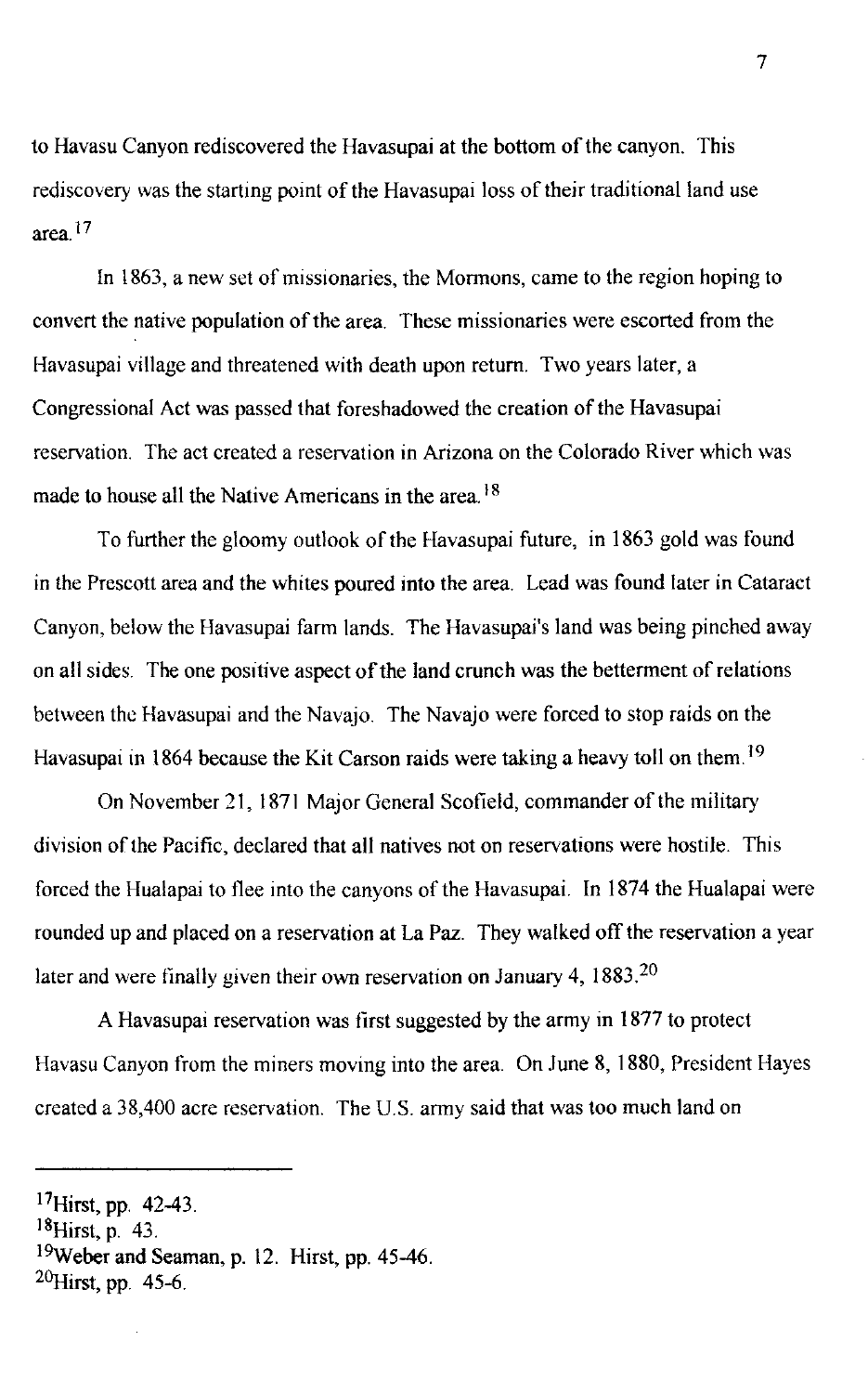difficult terrain to survey, so the reservation was shrunk to five hundred and eighteen acres. Things got even worse in 1882 when President Arthur made the reservation smaller upon the request of the Arizona governor, John Fremont, who wanted access to the iron ore found near the reservation. The Havasupai did not stop their use of the land which was not part of the reservation. The area the reservation included was a five mile by twelve mile parallelogram which only included the farms in Havasu Canyon and a few acres of headland. President Arthur went further in 1882 when he declared all the Havasupai winter range on the plateau lands public property. At the same time, the Havasupai were still fighting with white ranchers and other native groups for the same plateau area $2<sup>1</sup>$ 

During the nineteenth century, American Presidents alternated from being in favor of the natives to being against them. Grover Cleveland came to office on a platform in favor of homesteaders and Native Americans versus big business. The next President was Benjamin Harrison. He passed the Dawes Act of 1887 which gave each native head of household one hundred and sixty acres. The rest of the reservation lands, some twenty-six million acres, reverted back to the government who then gave it to homesteaders. Harrison's motives were to disband the tribes and stop the flow of public funds to the reservations.  $22$ 

As early as January 1888, somc people were realizing the Havasupai did not have enough land. Lieutenant Colonel Brayton suggested the people's reservation should be extended, but the federal government paid no attention. Even in the 1800s a few white citizens objected to the treatment of Native Americans. One such person was Helen Hunt Jackson. She was a writer who advocated the protecting of native land bases. During her career she wrote books exposing the deplorable conditions of the reservations. Two of

 $21$ Prisoners, p. 6. Hirst, pp. 46-47.

<sup>22</sup>Andrew Heinze, "The Morality of Reservations: Western Lands in the Cleveland Period 1885-1897," Journal of the West, July 1992, pp. 83-87.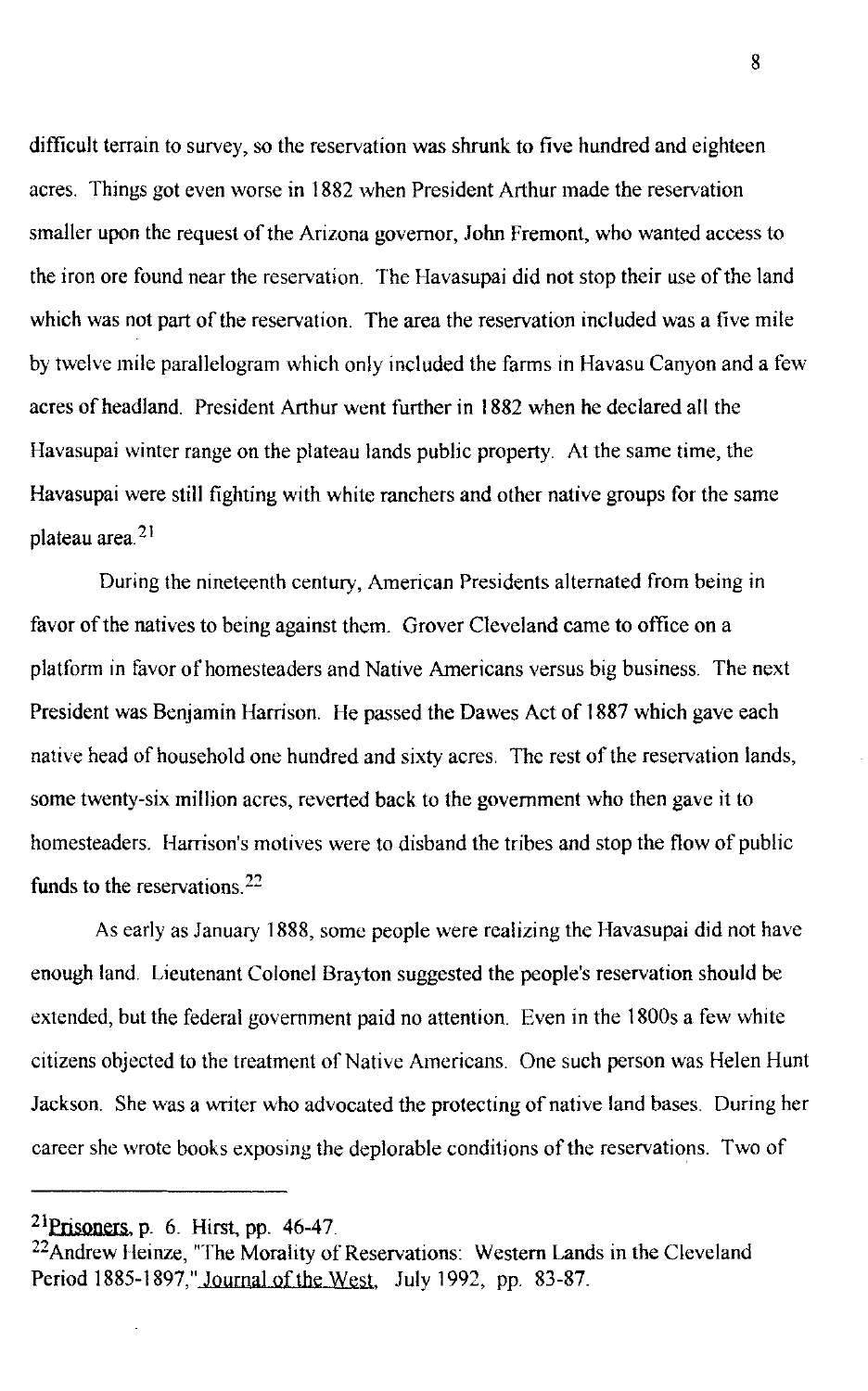her books were A Century of Dishonor and Romona. The social conscience of Jackson was not catching during this time of land hungry whites. $23$ 

The Havasupai did have contact with the other Native American tribes. They were involved in the Ghost Dance movement that swept through the reservations in the late 1880s, though only for a short while. In 1889, they held a Ghost Dance but interest quickly died. "Enthusiasm seemed to have passed... rapidly among the Havasupai when the men who had contacted the dead during the dance themselves began to die, the initial popularity of the movement quickly evaporated.  $n^2$ <sup>4</sup> The one hang-over from the Ghost Dance was the increased elaborateness of Havasupai funerals.<sup>25</sup>

Starting in the 1890s, the U.S. government became more involved in the lives of the Havasupai. White governmental workers were sent to the reservation to teach the people how to farm, which was ironic considering the hundreds of years the people had farmed the area before whites landed in the Americas. With the whites came white architecture, including a school and a mission built in  $1895<sup>26</sup>$ 

New governmental institutions were being created in the area during the 1890s. In 1893, the Grand Canyon Forest Reserve was established which effectively stopped all good relations between the Havasupai and the government, who later wanted to move the whole reservation from the area. By 1898, the Commissioner of Indian Affairs ordered the tribe confined to the canyon. Henry Ewing, superintendent of the Havasupai, however, suggested the people needed more land, which they never received. Ewing later changed his plea in 1901 when a great epidemic occurred killing many women, saying the Havasupai did not use the land they had.<sup>27</sup>

<sup>&</sup>lt;sup>23</sup>Hirst, pp. 53-55. Margaret Connell Szasz, Between Indian and White Worlds: The Cultural Broker, Norman, Oklahoma, University of Oklahoma Press, 1984, p. 141. 24Weber and Seaman, p. 139.  $^{25}$ Hirst, p. 57.  $^{26}$ Hirst, p. 57.

 $27$ Prisoners, p. 8. Hirst, p. 58.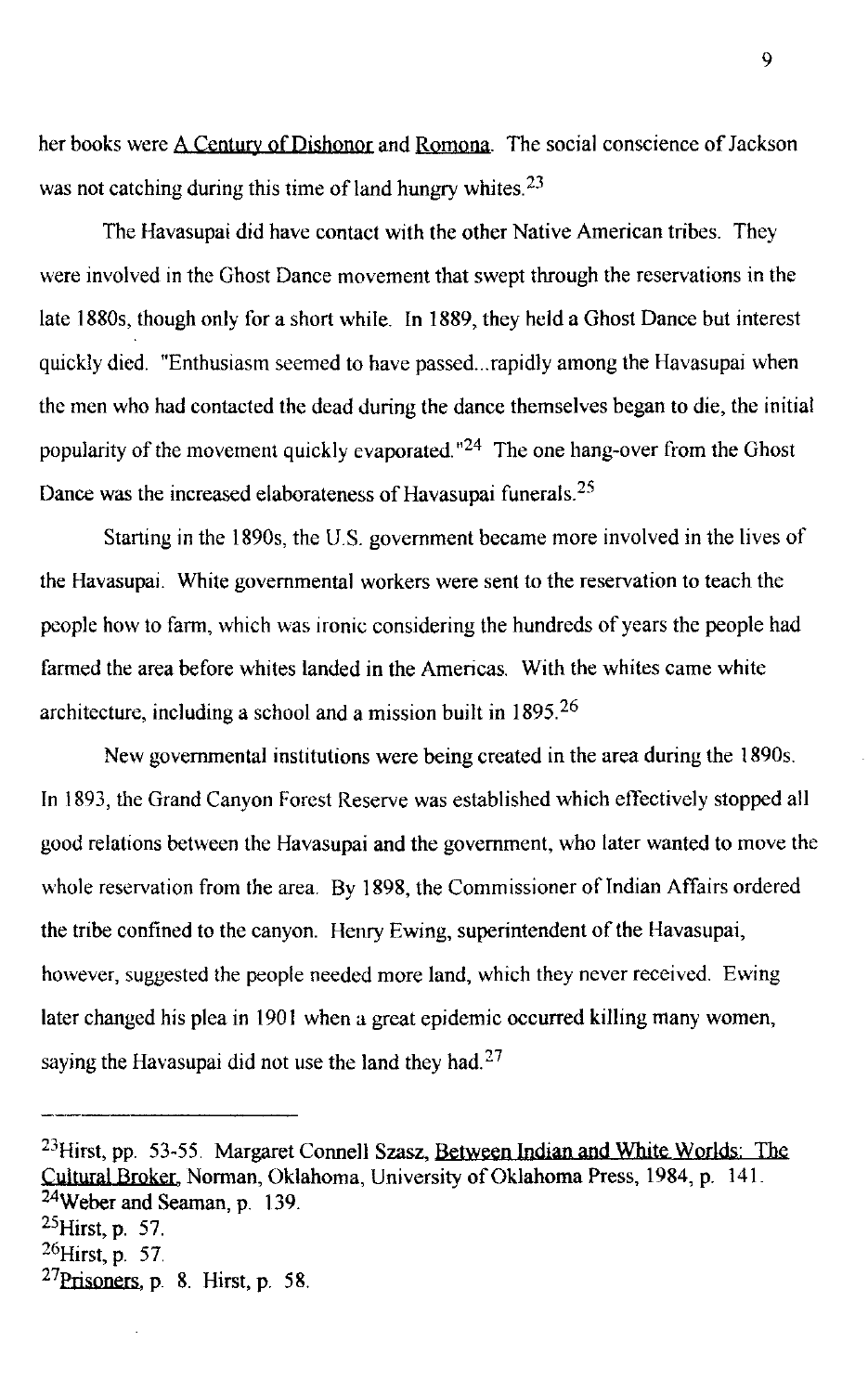The years between 1900 and 1910 saw the loss of even more Havasupai land. By 1900, they were restricted to Havasu Canyon, Indian Gardens (the traditional farm land), and the Grand Canyon village created by the whites for the Havasupai working in the Grand Canyon. They had lost up to ninety percent of their winter and hunting grounds, seventy-five percent of their economic base, and many became wage laborers for the government. 28

In 1905, President Teddy Roosevelt told Havasupai leader, Swedva (Big Jim), of the plans for Grand Canyon Park, a tourist attraction for whites. Roosevelt informed Swedva he must move from Indian Gardens. His move brought to the surface a division among the Havasupai between the accomodationists and the traditionalists. Noted also in the time before 1910, the National Forest Service did not allow the Havasupai to use or to cross the Cononino National Forest, created by the same Presidential order that created the Grand Canyon National Monument, even though some Indian officials wrote Washington explaining a need for grazing land by the Havasupai. These lands once belonged to the people, who built extensive water reserves on the land.<sup>29</sup>

The Havasupai continued to use the plateau lands left unoccupied, which only included a few miles. In 1914, the Cononino National Forest decided to allow the Havasupai used some of the forest land they still used as winter plateau land. The Havasupai obtained 230,000 acres of land in 1916 through land permits from the Forest Service. The land was to be used as grazing land. But, as usual, twenty thousand acres were taken back from the people. The region of land taken back was referred to as the Pasture Wash.<sup>30</sup>

The Grand Canyon National Park, previously the Grand Canyon National Monument, was created in 1919. Agent 1.J. Taylor lobbied for the return of the plateau

 $28$ Martin, p. 8.

 $^{29}$ Hirst, pp. 71-75.  $30$ Hirst, p. 74. Prisoners, p. 8.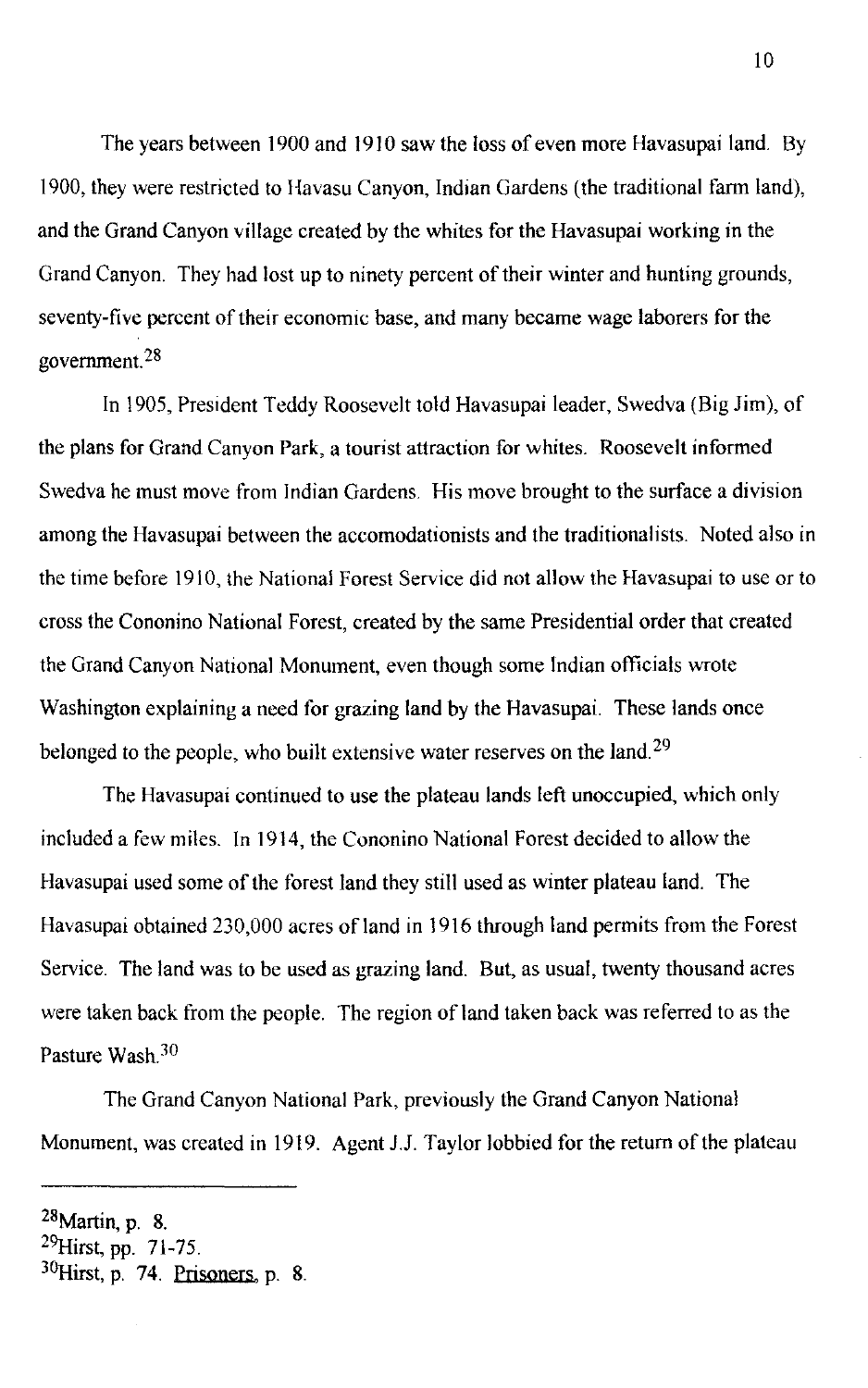to the Havasupai in 1914 when talk of a national park began. He was referred to the Forest Service for land. In 1917, two Congressman from Arizona, Senator Henry Ashurst and Representative Carl Hayden, and H.F. Robinson, an Indian Service worker, asked for the return of the Pasture Wash to the natives. The plea was also taken up by the new agent to the Havasupai, C.H. Gensler, who suggested the land be granted when the park boundaries were drawn. It was not meant to be. The Pasture Wash, along with the Havasupai's water tanks in the area, had been taken over by the white ranchers moving into the area. This was an extremely bad time for the Havasupai. The act that created the park allowed the natives to keep their individual tracks of land for farming, and also stated the natives could rent the land from the Park Service to farm.<sup>31</sup>

Agriculture was not enough to sustain the Havasupai, however. Many of the natives resolved themselves to wage work in order to support their families. Some lived in the Grand Canyon Village in the park and worked for the Park Service. They labored repairing and building trails in and around the canyon. They also laid pipelines into the canyon. By 1912, wage labor among the Havasupai was much more common than food production. Most of the jobs were short term, though, and the workers were forced to follow work around the region. <sup>32</sup>

Cattle herding was another possibility for the Havasupai. They were allowed, through land permits, to graze their cattle on Forest Service land. The people only had small herds because the land they used was small. Also, any extra cattle had to be slaughtered for food, so the herds did not  $\text{grow}^{33}$ 

It was during this era too the Bureau of Indian Affairs took control of almost every aspect of Havasupai life. Because of the loose organization of the people traditionally, the B.IA and its non-Havasupai staff organized the entire reservation by

 $31$ Hirst, pp. 86-88. Prisoners, p. 12.

 $32$ Martin, p. 11.

 $33$ Martin, p. 12.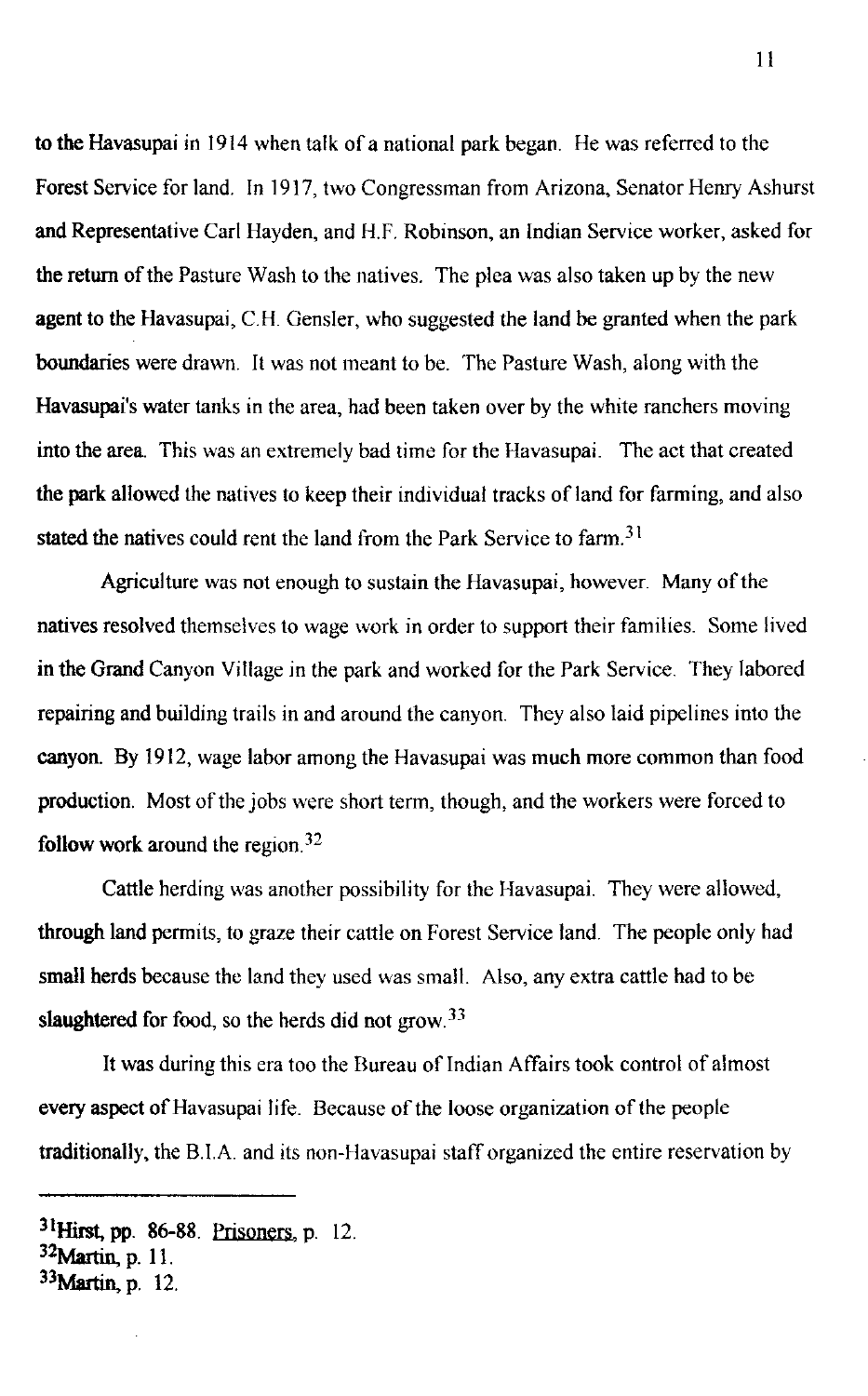creating and financing all social institutions. The B.I.A. controlled every aspect of the natives' life, considering the majority of the wage workers worked for or through the B.IA. The B.lA hired the police, controlled the mail and movement of the people, enforced laws and school regulations, and settled all disputes. They built a new school on the reservation, as well as, new homes. The Havasupai were completely dependent on the B.I.A  $34$ 

The 1920s did not see an improvement in the plight of the Havasupai. The Forest Service revoked much of the land it had previously let them use. It meant the natives lost all the water tanks and holdings they built along with the fences they had made. The Office of Indian Affairs tried again in 1920 to acquire some land from the Grand Canyon Park while it reorganized its boundanes. The Havasupai got a contract for 150,000 acres. The natives fenced the land off to use as grazing land, but the contract was for one  $year<sup>35</sup>$ 

It was soon apparent the park officials were hostile toward the Havasupai. The natives were prohibited from building any rain reserves on park land. The officials wanted to add Havasu Canyon to the Grand Canyon Park. They destroyed all the water works the Havasupai had built outside Havasu Canyon and attempted to limit the people to that canyon.  $36$ 

By 1926, the Havasupai had been confined to a one hundred and sixty acre plot in Havasu Canyon, the same plot where their village is located today. Some people were still found in the Grand Canyon Village, however, working for the Park Service as maids and maintenance workers. Most in the canyon village worked for the Park Service too, they built trails and ran sewer and water pipelines. With all this work, the Havasupai still

<sup>34</sup>Martin, p. 13. Hirst, p. 76. <sup>35</sup>Hirst, p. 89. <sup>36</sup>Hirst, p. 90.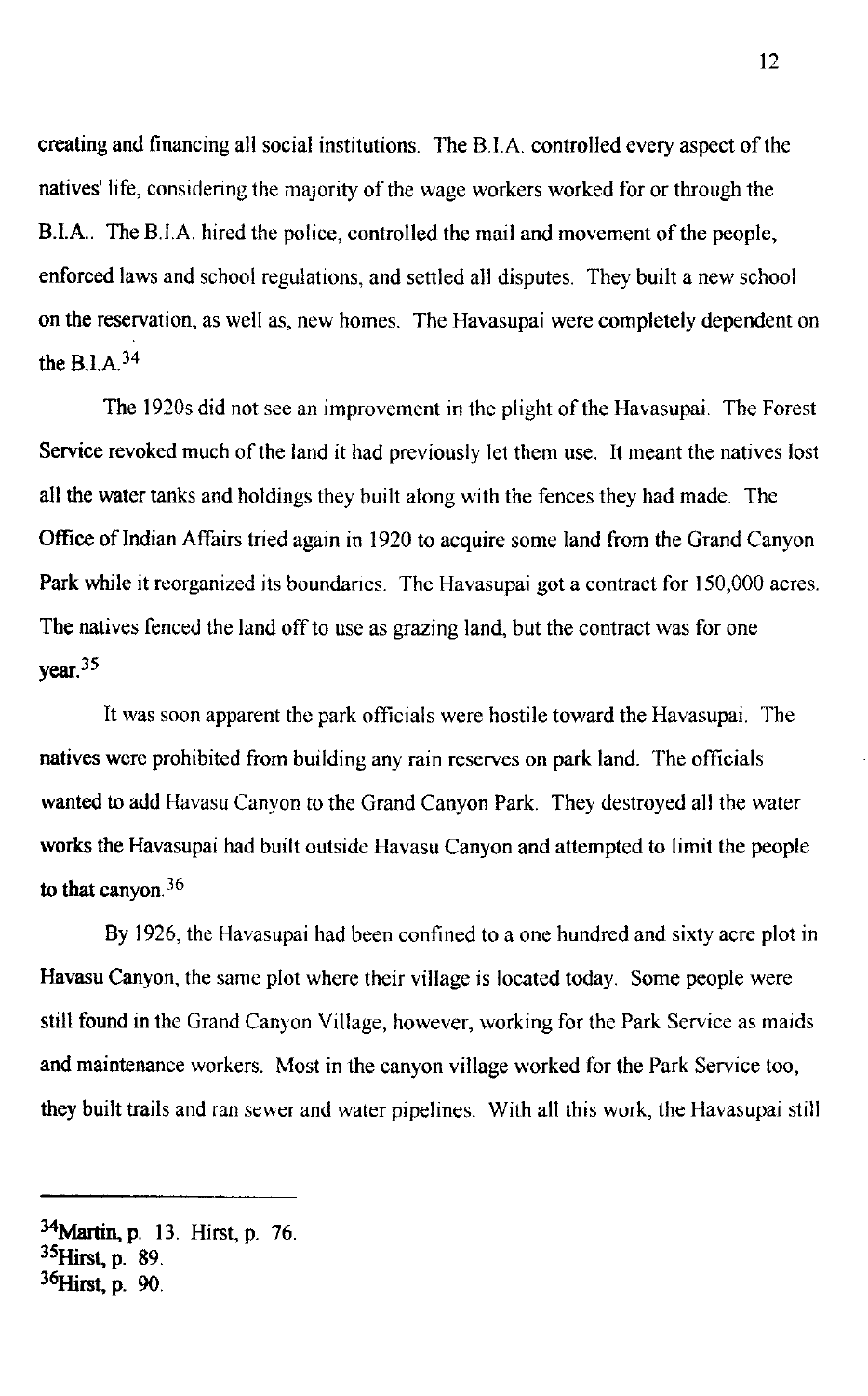could not earn enough money to support themselves. Many poached on park land in order to eat.<sup>37</sup>

It was in 1926, too, that the Grand Canyon National Park received more land from the government. Grazing land was still not issued to the Havasupai. By this time the nomadic people of the blue green water had been reduced to a 160 acre plot at the bottom of an isolated canyon. When that canyon was flooded in the summer of 1928, all the homes and buildings in the canyon village were swept away and destroyed, as were all the farmlands  $38$ 

The next two decades saw a lot of change for the Havasupai but not much progress in their fight for the return of their traditional land use area. In 1930, Havasupai Superintendent, Patrick Hamley, contacted Arizona Senator Henry Ashurst regarding the people's need for more land. Hamley argued they needed more land for grazing since the Havasupai were herders, not farmers.<sup>39</sup>

Senators Ashurst and Frazier met with the natives in 1931 to discuss this issue. They both responded favorably to the idea of giving the people more land. As so often happens in Washington, the plight of the Havasupai was a short lived concern for the Senators and nothing ever came of the petition for more land. In fact in 1932, President Hoover decided to make the unused land taken from the Havasupai for use in the transcontinental railroad public property.<sup>40</sup> This was nothing more than a major defeat for the Havasupai. Not only was the government not willing to give them land already given to the Park Service, but it did not even consider giving unused land to them.

The conflict between the Havasupai and the Park Service heated up in 1934. The park officials forced the people off the South Rim of the Grand Canyon by burning their

<sup>37</sup>Hirst, p. 147.

<sup>38</sup>Hirst, pp. 76, 147.

<sup>&</sup>lt;sup>39</sup>Hirst, p. 149.

 $^{40}$ Hirst, p. 150.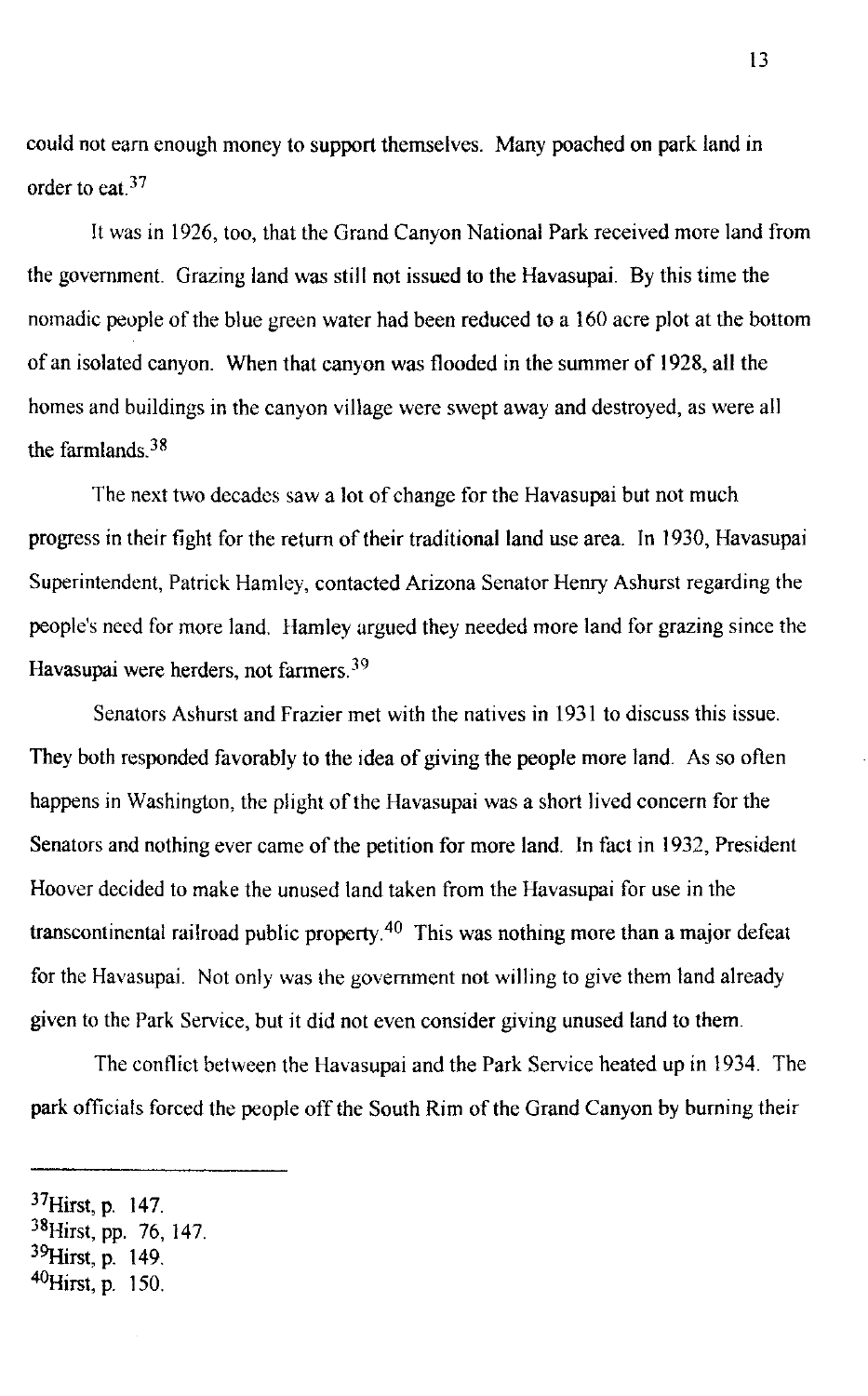homes there. The natives who wished to stay were made to pay five dollars a month in rent to live in the cabins the park people built. This made the Havasupai there tenants to the Grand Canyon Park.<sup>41</sup>

Also, in 1934 the federal government passed the Indian Reorganization Act. This act was designed to create an elected government on the reservations that would then write individual constitutions for each tribe. The idea was that the federal government could then sign treaties with each tribe like it would a foreign country.<sup>42</sup>

The Havasupai were organized on a clan system with leaders and sub-leaders, baa **gmolyas**. These leaders were chosen because of their personalities. In the tribe's constitution, created on March 27, 1937, a seven man council was created. Three of the seven were to be traditional Havasupai leaders and four were to be elected ones. The three traditional leaders were more concerned with the major issues the tribal government faced, like land rights.<sup>43</sup>

Even with chairmen like, Dean Sinyella, who pressed land complaints and issues with the federal government and the B.I.A., the council had no real power until the 19605. The tribe was supposed to be less dependent on the B. I.A. with the tribal council, but it was impossible. The council was not given any authority over its liquid wealth. So in essence, the government still controlled the health, education, and economy of the Havasupai.<sup>44</sup>

The picture of the Havasupai was not much better in the 1940s. There were only three or four families living in Grand Canyon Village. Some lived on the plateau, and a few with the Hualapai. By this time, two trails reached to the village. One from the West Rim which was nine miles long, and the other from near Grand Canyon Village

- $42$ Hirst, p. 152.
- 43Hirst, p. 152.
- $44$ Martin, p. 14.

 $^{41}$ Hirst, p. 151.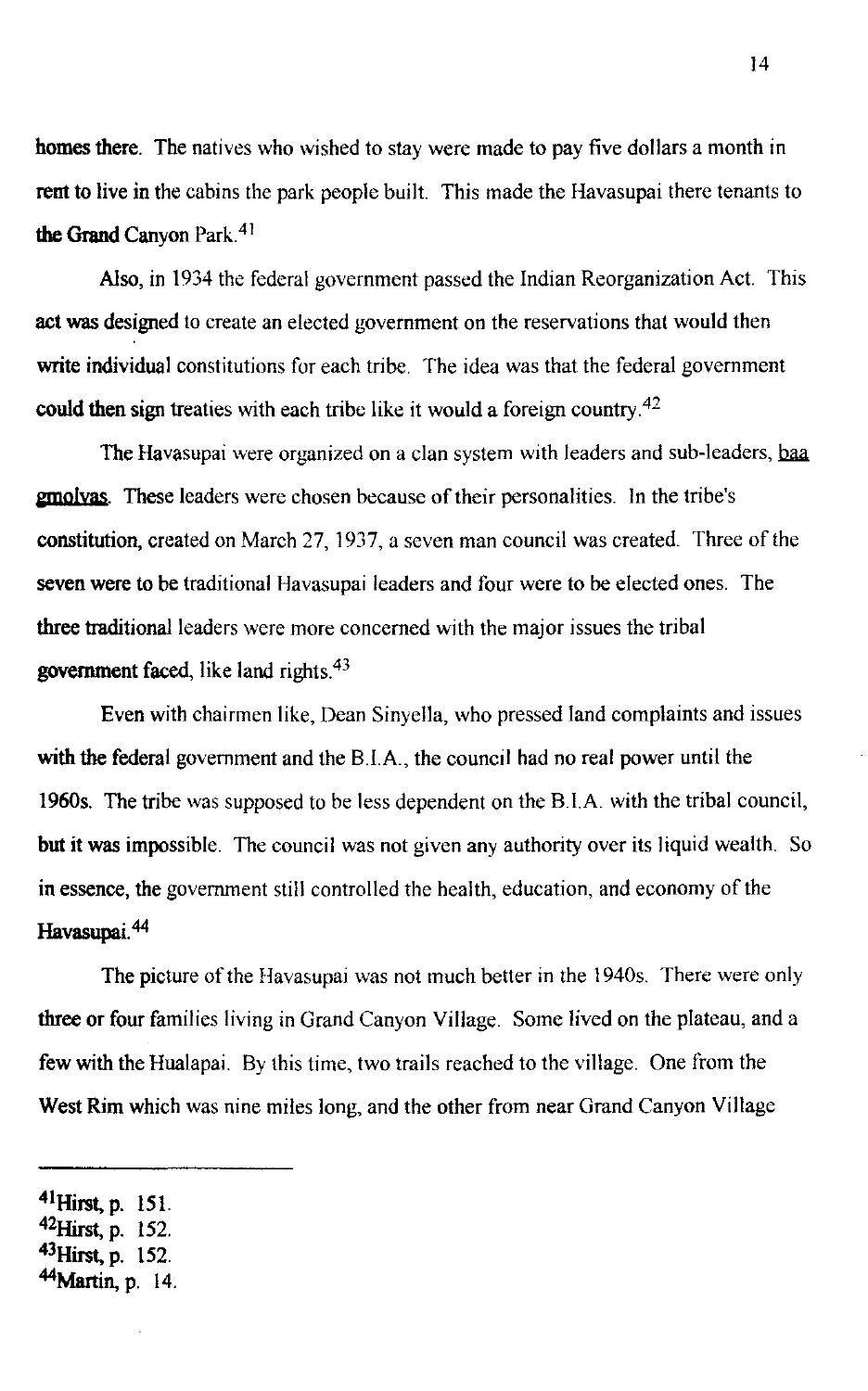which was thirteen miles long. The second was the most used. In 1941, the only non-Havasupais in the area were the nurse, agency staff, and the sub-agent and his wife the teacher $45$ 

The Forest Service was more willing to cooperate with the Havasupai in 1940, though. They were generous in giving the tribe land to use for grazing. The Park Service was a different story. They wanted to move the Havasupai to the Hualapai reservation and consolidate their reservation into the Grand Canyon National Park. By this time the Park Service people were treating the natives as property to move out of the way.<sup>46</sup>

In 1941, the Havasupai received a ray of hope in their fight for land. The Hualapai went to the Supreme Court in their fight for land. They were fighting for the land the government gave the Santa Fe railroad that they did not use. Justice William O. Douglas found that even though the reservation was created, the land had never really legally been taken from the Hualapais, it was still their land.<sup>47</sup>

The Interior Department investigated the Havasupai reservation in 1942 to see what land belonged to the natives and what did not. They determined the Havasupai still had rights to all their original land, even in the national parks and forests. They gave some land in Cataract Canyon back to the Havasupai reservation.<sup>48</sup>

In 1943, land field agent Simington was sent by the Interior Department to survey the land and find out about the Havasupai need for plateau lands. He was to report to Congress on his finds. The Park Service, however, was against the survey. Simington reported getting all the land the Havasupai wanted was impossible because much of it was state and privately owned, including the South Rim lands. He did propose 264,959 acres from the Kaibab National Forest and from public and state lands and from other

<sup>45</sup>Weber and Seamanp, p. 15.

 $^{46}$ Hirst, p. 154.

 $47$ Hirst, p. 155.

 $48$ Hirst, p. 156.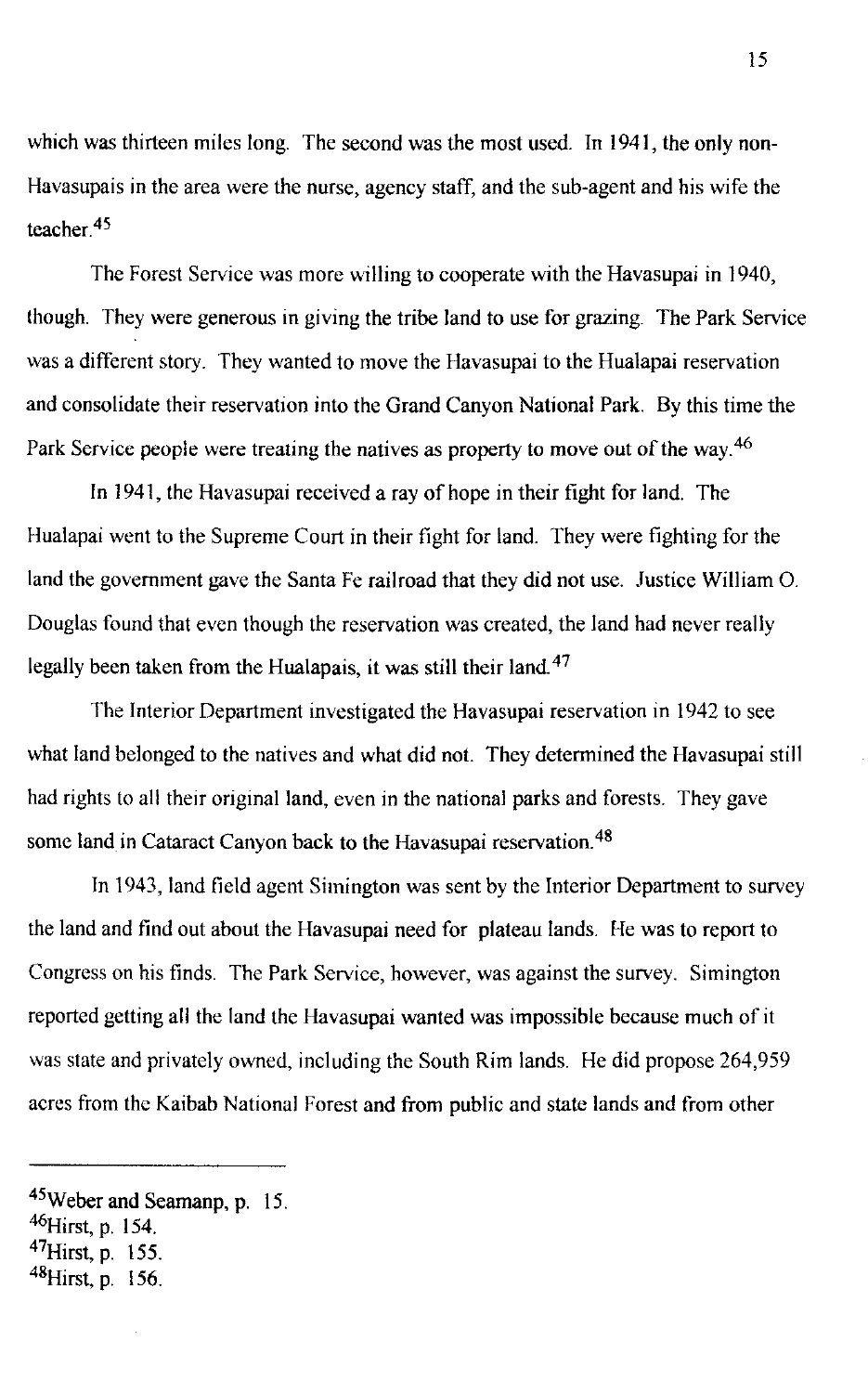Forest Service lands be returned to the tribe. He knew the tribe needed more land for their cattle to graze if they were to ever support the tribe. <sup>49</sup>

The Park Service was against the giving of land to the Havasupai. They got Arizona Representative Murdock to purpose giving the land in the Simington report to the state because the Havasupai "don't need it." The Park Service lied saying they were conducting surveys on the reservation which determined the natives did not need the land. The officials wanted the tribe and the Havasu Canyon within the park as an attraction. They even said they were willing to wait until the natives died to get the canyon. $50$ 

By 1943, the Office of Indian Affairs backed off from helping the tribe get land because the Park Service was pressuring them. The Park Service said the lands the tribe wanted were no good, even though the natives had built water reserves on the land and could be used by the tribe. The Havasupai Superintendent John Crow wrote a letter to the Commissioner of Indian Affairs, "... it cannot be dangerous policy of any Government to restore rightful lands taken from a minority group-taken ... without their consent or even their knowledge..."<sup>51</sup> After this incident, the Office of Indian Affairs was not a supportive party to the Havasupai fight for land.<sup>52</sup>

The Indian Claims Commission Act was passed in 1946. It was designed to settle claims made by the Native Americans on lands taken unjustly. It was developed to compensate the tribes through money. The Havasupai filed a claim with the commission, even though they were only interested in the return of their land. $53$ 

- <sup>50</sup>Hirst, p. 160.
- <sup>51</sup>Hirst, p. 162
- <sup>52</sup>Hirst, p. 163.
- <sup>53</sup>Hirst, p. 165.

 $^{49}$ Hirst, p. 158.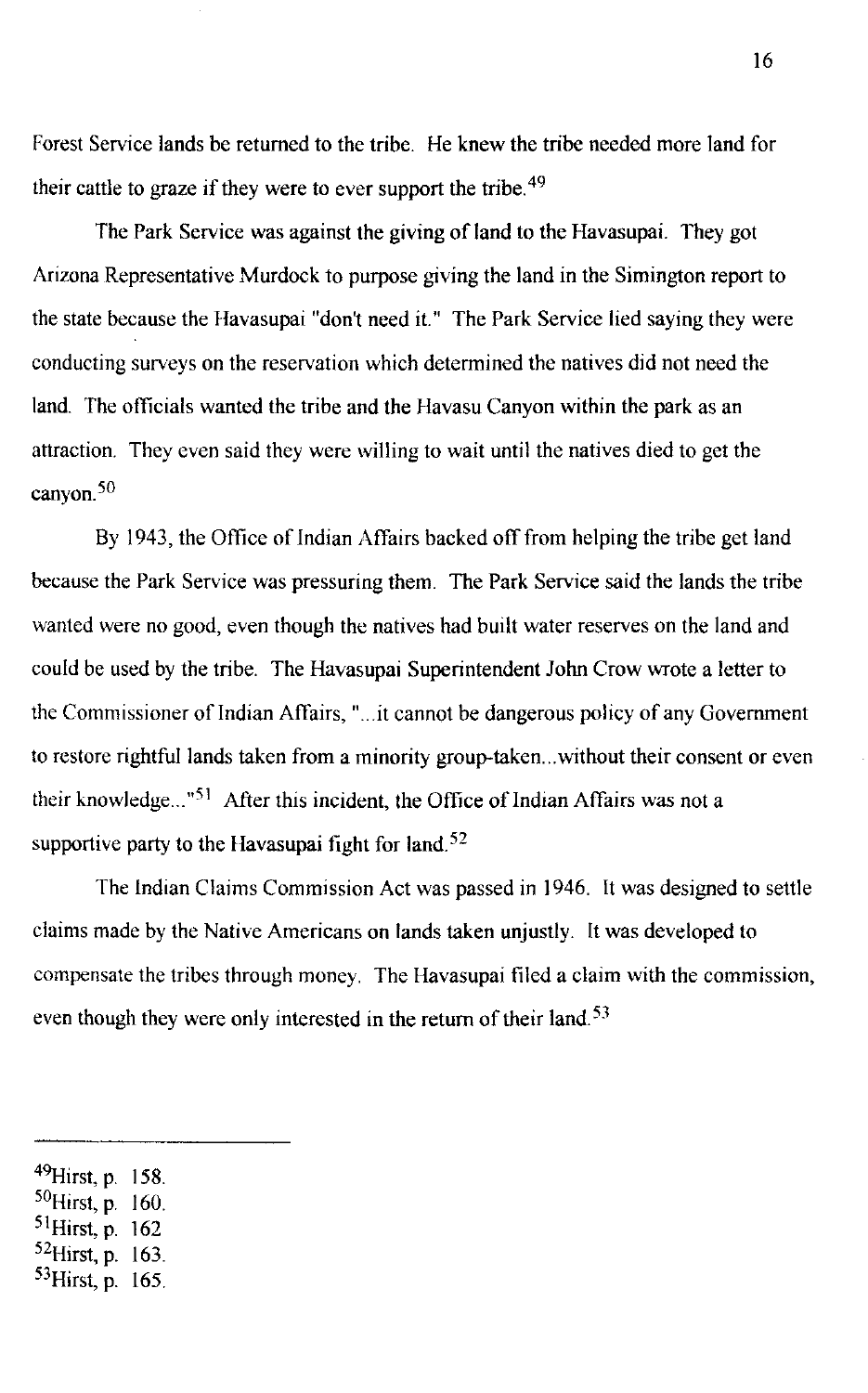The pressures on the Havasupai increased during the 1950s. In 1953, the Grand Canyon Park Superintendent, Harold Bryant wrote the National Park Service Headquarters in Washington. He asserted the native people of the Grand Canyon had rights to use much of the land in the park and nearby forests. Bryant retired three years later, though, and the situation worsened dramatically.<sup>54</sup>

The new superintendent forced all non-working Havasupai out of the Grand Canyon Village. Then he fired nearly all the natives working for the Park Service at the Grand Canyon. He had the people loaded in to the back of trucks and hauled to the Hualapai Hilltop site and dumped in the bitter cold. The people had to hike the ten miles to the canyon village in the extreme weather. 55

Other events in this decade included the closing of the Havasupai day school, which had opened in 1912. The decision was finalized by Charles F. Allen of the B.I.A. He and the B.I.A. thought the children would be better off in mainstream white society. The kids were shipped three hundred and fifty miles away to Fort Apache, a native school for trouble makers, because no other schools nearby would accept them. Fewn ever graduated. This closing was followed by an attempted relocation program of the Havasupai to the cities by the federal government. All those who left returned.<sup>56</sup>

In 1957, the mining claims between Havasu Falls and Mooney Falls were sold, without the Havasupai's knowledge to the Grand Canyon National Park. The mines, which were once owned by a series of white man, were originally part of the Havasupai land use area. A campground was built in the area. The building of the campground destroyed an ancient Havasupai burial ground, and the sacred site vanished forever.<sup>57</sup>

- $55$ Hirst, p. 166.
- $^{56}$ Prisoners, p. 2. Hirst, p. 182.
- <sup>57</sup>Hirst, p. 183.

<sup>54</sup>Hirst, p. 166.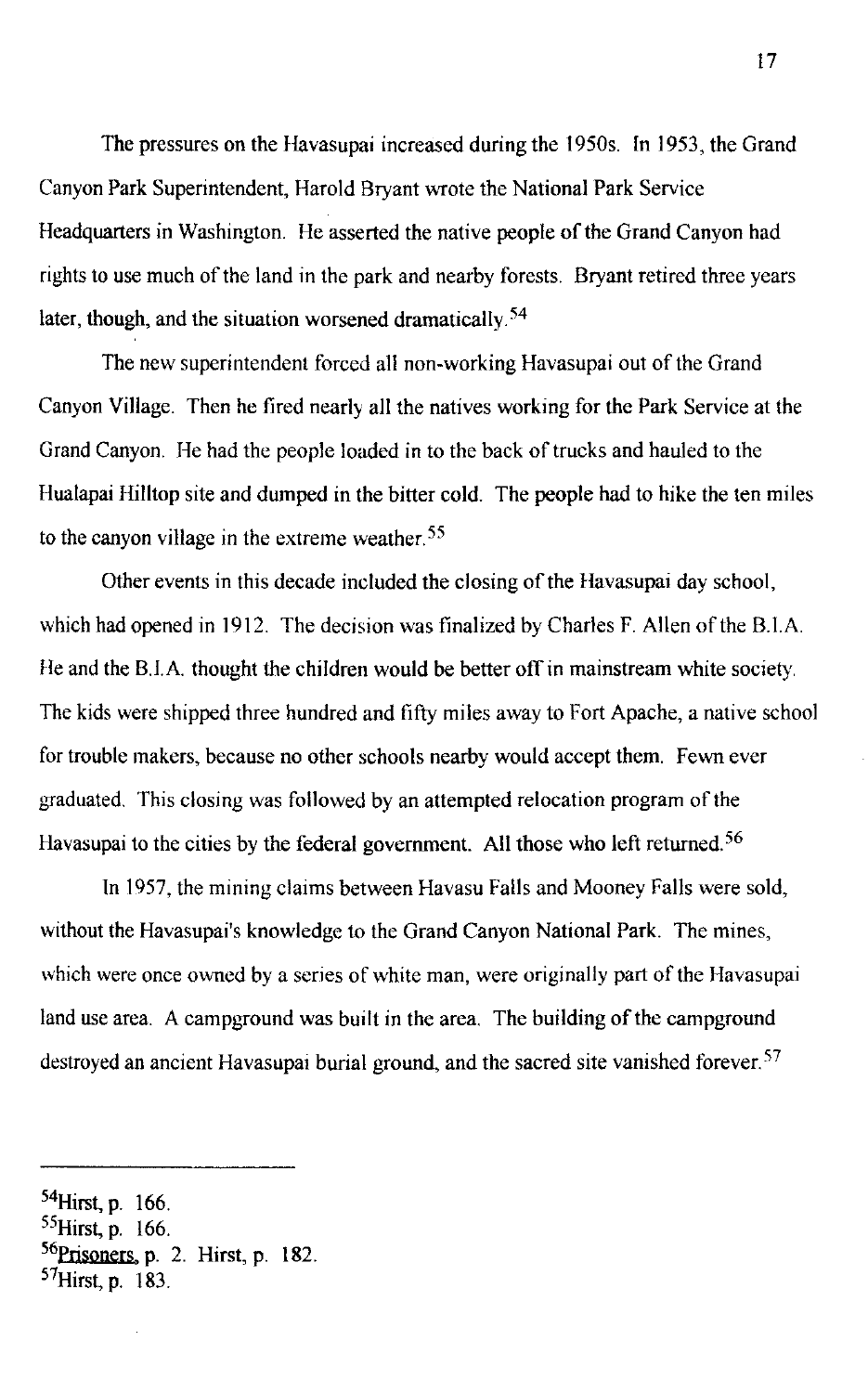By 1958, all the B.IA jobs expect the policemen were eliminated. The problem was a result of population pressures. After the aI-time low population in 1906 of 166 Havasupai, because of the 1898 epidemic, the general health of the natives improved. The population rose rapidly which stretched the reservation resources greatly. After World War II, wage labor on the reservation decreased because Eisenhower's slowed support to the Native American special interest groups.<sup>58</sup>

An increase in depression, suicide, violence, and hatred marked the 1960s. Morale was low and alcoholism was high in the canyon village. The B.l.A. encouraged the Havasupai to leave the area because they wanted the land incorporated into the park. The natives renewed their fight for grazing land in 1962, however, against the Grand Canyon Park and Forest Service. Two years later, they also asked for control of the campground to be given to the Havasupai council.  $59$ 

The year of 1965 was one of change. Arizona Representative, George Senner, said he would help the Havasupai in their fight for their land. That same year the Office of Economic Opportunity told the tribe if they proved a need for money they could have it for use at their own will. The previous year the tribe had been allowed to reopen the day school for grades kindergarten to second. A Headstart program was created on the reservation in 1966. And, the tribe had its own store and tourism enterprise, which was at first controlled by whites.<sup>60</sup>

The plight of the Havasupai was becoming more known by other politicians. Congressman John Rhodes took up the fight in 1967 and wrote the Secretary of Interior on the subject. Arizona Congressman Steiger became involved also. He proposed a bill to obtain some plateau grazing land. There was never a hearing on the bill, however.<sup>61</sup>

 $58$ Martin, p. 17.

<sup>59</sup>Hirst, pp. 184-185. <sup>60</sup>Hirst, p. 186.

 $^{61}$ Hirst, p. 187.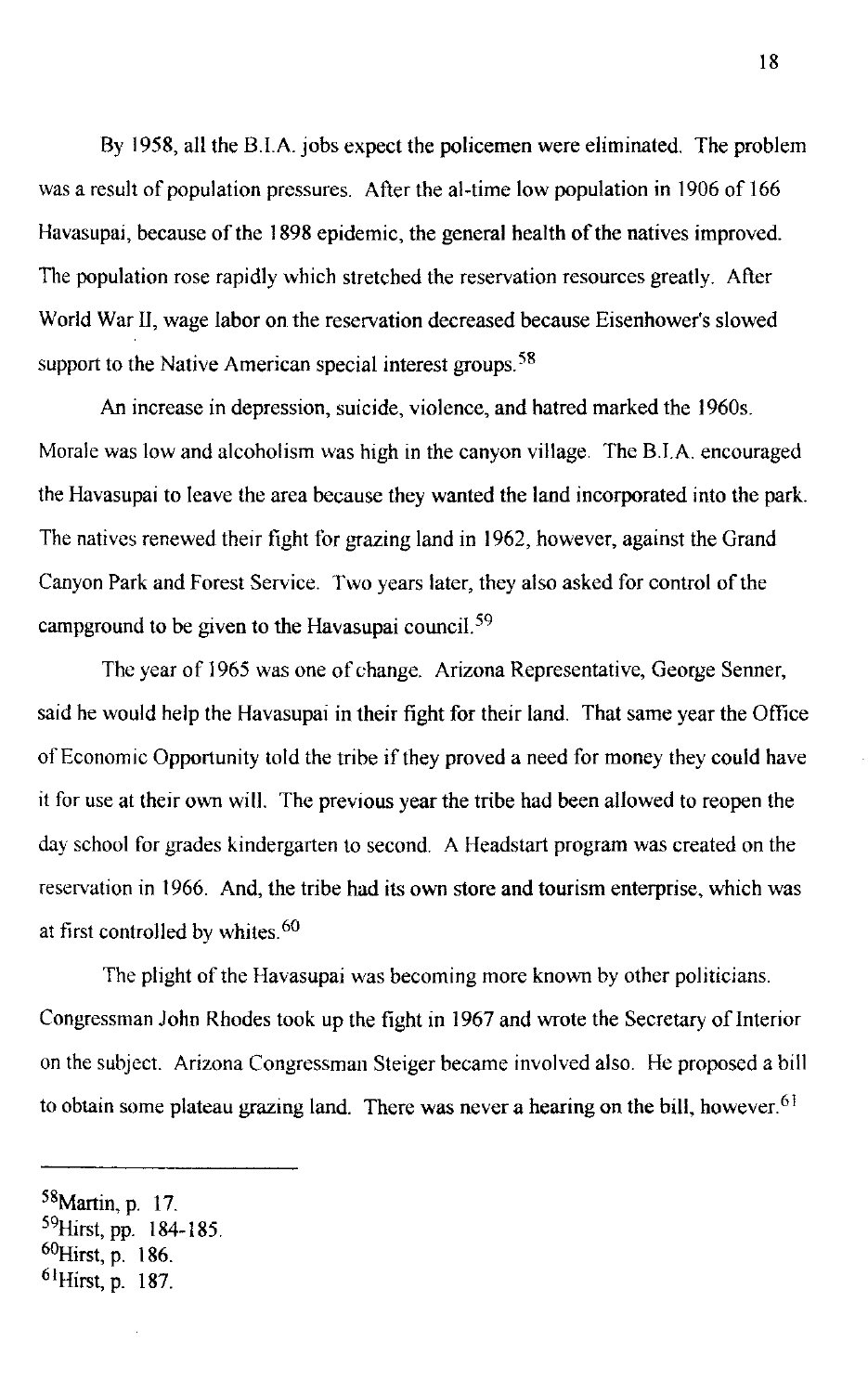The Havasupai were allowed to vote federally for the first time in 1968. The same year the Park Service and Forest Service developed a joint grazing region for the tribe. The condition was the people had to meet certain regulations set by the agencies. They were also given \$1,240,000 for 2,257,728 acres (\$.55 per acre). The people still wanted the land but were told to take the money or receive nothing. It took until 1973 to obtain the money because Congress had to approve it. When they did, the funds were given in trust to the B.I.A. $62$ 

After the natives got the money, the Grand Canyon park officials drew up plans to incorporate the reservation into the park. The plan was called "A Master Plan for Grand Canyon National Park." It gave the people sixty thousand acres of park land to use but no residences or the campground or forest lands. The Forest Service said they would provide no land when the tribe asked for the land and permits they requested in 1943.<sup>63</sup>

In 1972, the Havasupai were officially given permission to use the land they were already using. The official declaration also included an explicate threat of revocation of the land at the government's will, and they received no plateau land. They were led to believe they would receive news from the government regarding permanent land return. They never did.<sup>64</sup>

The next year the situation took a tum for the better. Senator Berry Goldwater met with the Havasupai and promised to propose their plan in Congress, even amid the heavy opposition by the Sierra Club, a so called environmentalist group, and the Grand Canyon park officials. The Sierra Club went as far as lying to prominent government officials saying the Havasupai planned on commercializing the South Rim. The truth was the Park Service was the one who had plans of commercializing the area.<sup>65</sup>

<sup>62</sup>Hirst, p. 190. <sup>63</sup>Hirst, pp. 205-206. <sup>64</sup>Hirst, p. 207. <sup>65</sup>Hirst, pp. 210-211.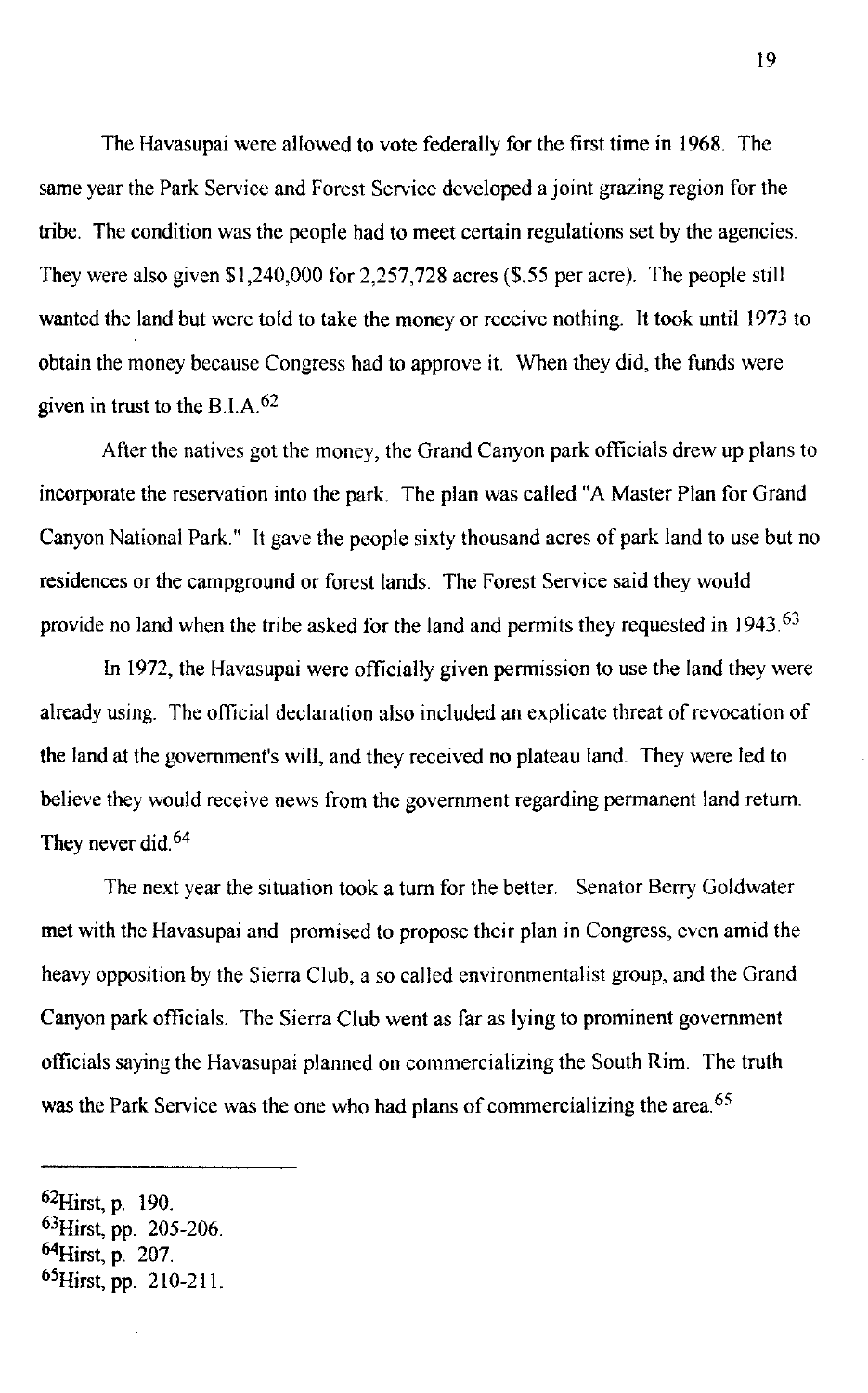The hearings on the bill determined a study was needed by the Park Service on the expansion of the reservation. Some of the members of the Sierra Club in late 1973 changed their position in favor of the Havasupai and suggested the natives staff the park facilities on the South Rim because they knew the area best.<sup>66</sup>

March 1974 was the turning point for the Havasupai. They hired Joe Sparks to represent them in Congress. They wanted a comprehensive plan of use for the 251,000 acres they were fighting for. They also wanted access to the scared and religious places they had lost. The land they did receive title to was a symbol of longevity to the Havasupai. The plateau land was to be used for building homes on as well as improving herds. They also hoped to keep their children at home instead of sending them to boarding schools for the last four years of their education. 67

At the end of March the members of the Sierra Club who changed sides suggested the tribe obtain some 251,000 acres of land, and President Nixon was in favor of this plan. After a compromise of the bill, it was passed by the House and the Senate by January 1975. It allowed the land to be given back to the Havasupai as trust title land. The 185,000 acres were returned on the condition the tribe would not commercialize or industrialize it in any way. They were allowed only small businesses and grazing on the land. After sixty-six years of battle, the Havasupai finally obtained what belonged to them all along  $68$ 

The economy of the tribe steadily improved from the 1960s to the 19805. The major reason for the improvement was the increase in tourism to Havasu Canyon. By 1975, the number of tourists reached ten thousand in one season. That same year the tribe made \$200,000 from its tourism enterprises, made up mostly of the packers bringing the white tourists. As more people came to the region the higher the rates went, which in

<sup>66</sup>Hirst, pp. 215-218.

<sup>67</sup>Prisoners, p. 14.

<sup>68</sup>Hirst, p. 227. Martin, p. 28.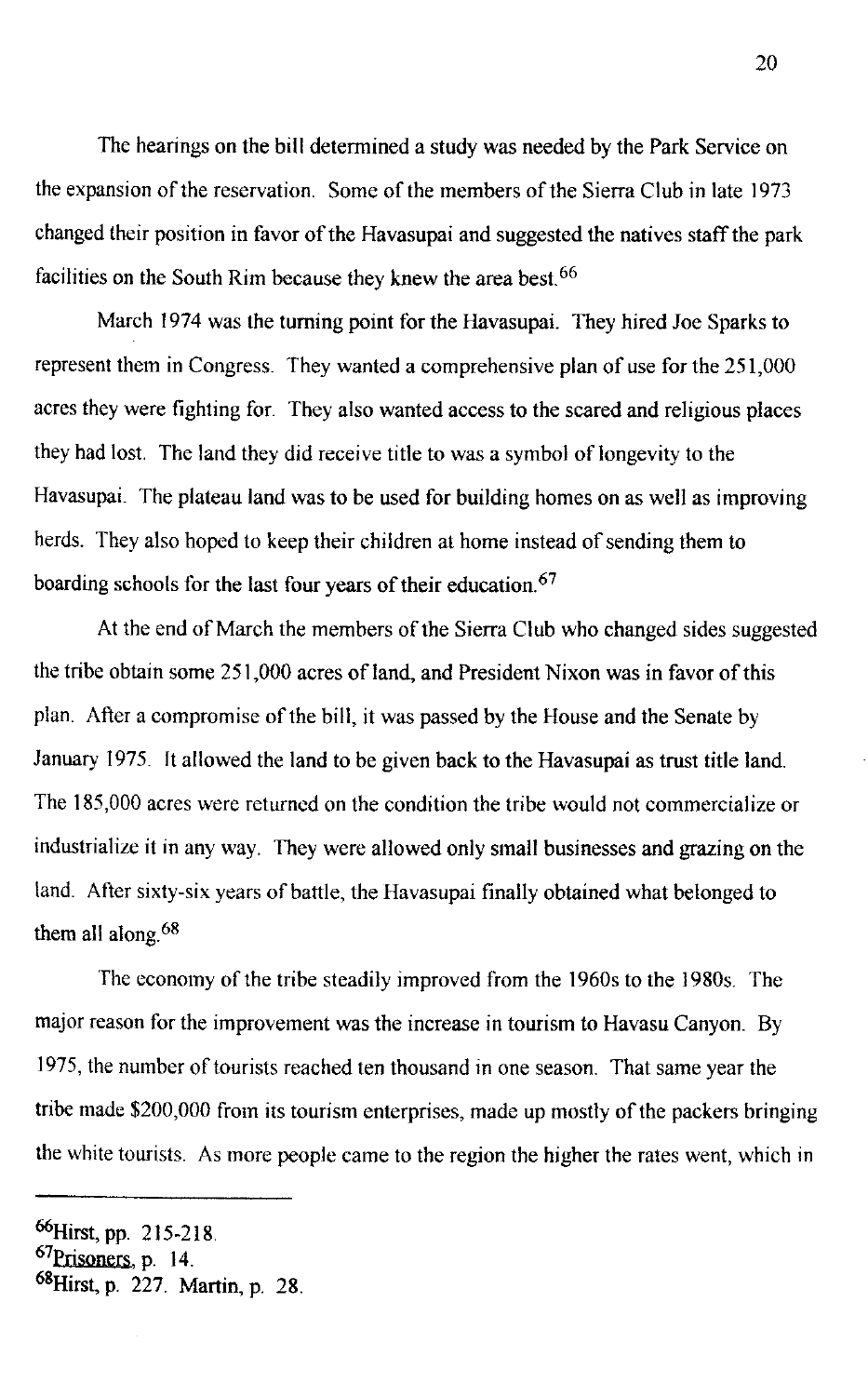turn, equaled more money for the tribe. In 1976, the income made due to tourism was up to \$450,000.69

The organization of the tribe changed too. Many of those who had left the reservation returned to the new government homes and profits from tourism. Extended families living together as one group did not exist anymore. Each family was given its own home, changing the traditional make up of the tribe. With this change came other changes, including a difference in the make up of the tribal council. In 1964, the three traditional "chiefs" of the council were excluded in favor of elected leaders. Also, the minimum age to be elected was lowered.<sup>70</sup>

With this new younger tribal council came other significant changes. Through new federal government policies, the council was given direct control of some of its funds. This made the council an employer on the reservation. With the money, the Havasupai hired experts to help the natives in tribal enterprises and to keep the tribe's accounts. The new blood in the council combined with the ability to spend its own money and hire its own employees was a major driving force behind the campaign to expand the reservation.<sup>71</sup>

In review of the Havasupai land rights issue the first thing to be remembered was the size of the area they occupied. Before 1850, the tribe claimed to occupy an area as big as Delaware state. They claimed trom the present eastern side of the Hualapai reservation to the Little Colorado River and south to present day Flagstaff. This was the region over which most of the wandering Havasupai groups traveled. They did not fight to defend this area, however. Most lived south of the Little Colorado River and farmed

 $69$ Martin, p. 25.  $70$ Martin, p. 25.  $^{71}$ Martin, pp. 25, 27. 21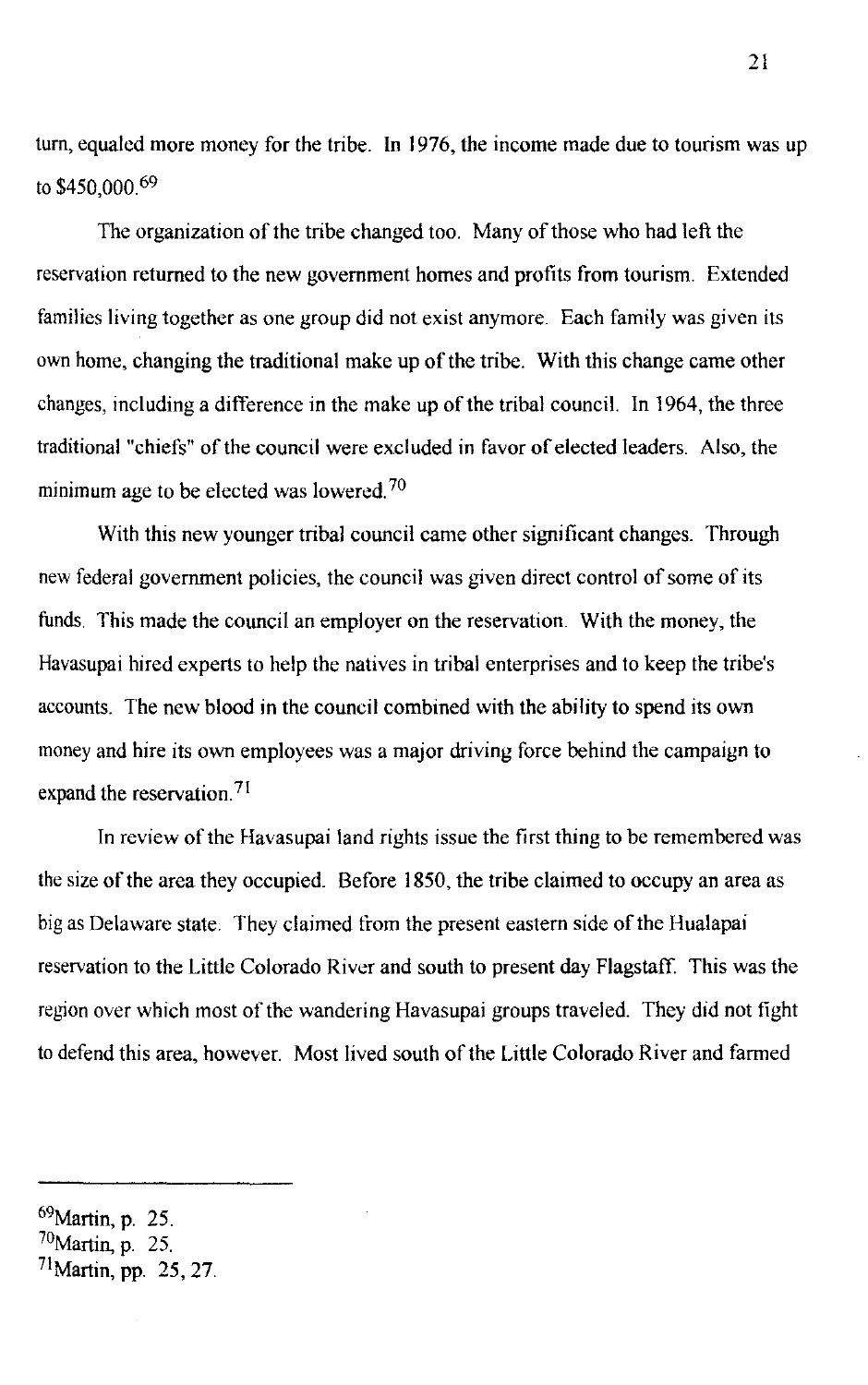in Cataract Canyon and had grazing land on the Esplanade, a shelf between the canyon bottom and the plateau.<sup>72</sup>

The Havasupai's land loss was complex. The federal government obtained the land officially through the 1848 Treaty of Guadalupe Hidalgo. In this treaty it was stated that the land belonged to the various Native American tribes of the area. Also, by other legal acts the U.S. government passed, the land was the natives, but the government used loopholes to gain possession even though the Havasupai never sold any land to them.<sup>73</sup>

Colonial law, in general, decreed the native people's land was protected and belonged to the tribes, not the colonial governments. By Royal Proclamation in October 7, 1763, the King of England said all Native American lands were protected by the English for them. JE. Chamberlin wrote, "Now the Proclamation of 1763 was not a treaty in any sense, but it did attempt to establish a coherent policy which would detennine the future course of relations between native and non-native inhabitants of North America....<sup>"74</sup> The Northwest Ordinance in 1787 stated, too, no land would be taken without the natives' consent. Chamberlin also said, " ... the assumptions upon which it was effectively based all but obliterated whatever guarantee it might have claimed to provide. $175$  The loophole was the government could take of the land if they were asked by the tribes or if the land was not properly cared for. The Commissioner of Indian Affairs claimed the guardianship of the land was historic precedent through the loopholes. The Indian Claims Commission responded that the Havasupai's land was wrongfully taken by the executive branch, and only Congress had the power to take native land  $^{76}$ 

<sup>72</sup>Weber and Seaman, pp. 7-9.

 $73$ Prisoners, p. 4.

<sup>&</sup>lt;sup>74</sup>J. E. Chamberlin, The Harrowing of Eden, New York, Seabury Press, 1975, p. 144.  $75$ Chamberlin, p. 160.

<sup>76</sup>Chamberlin, p. 98.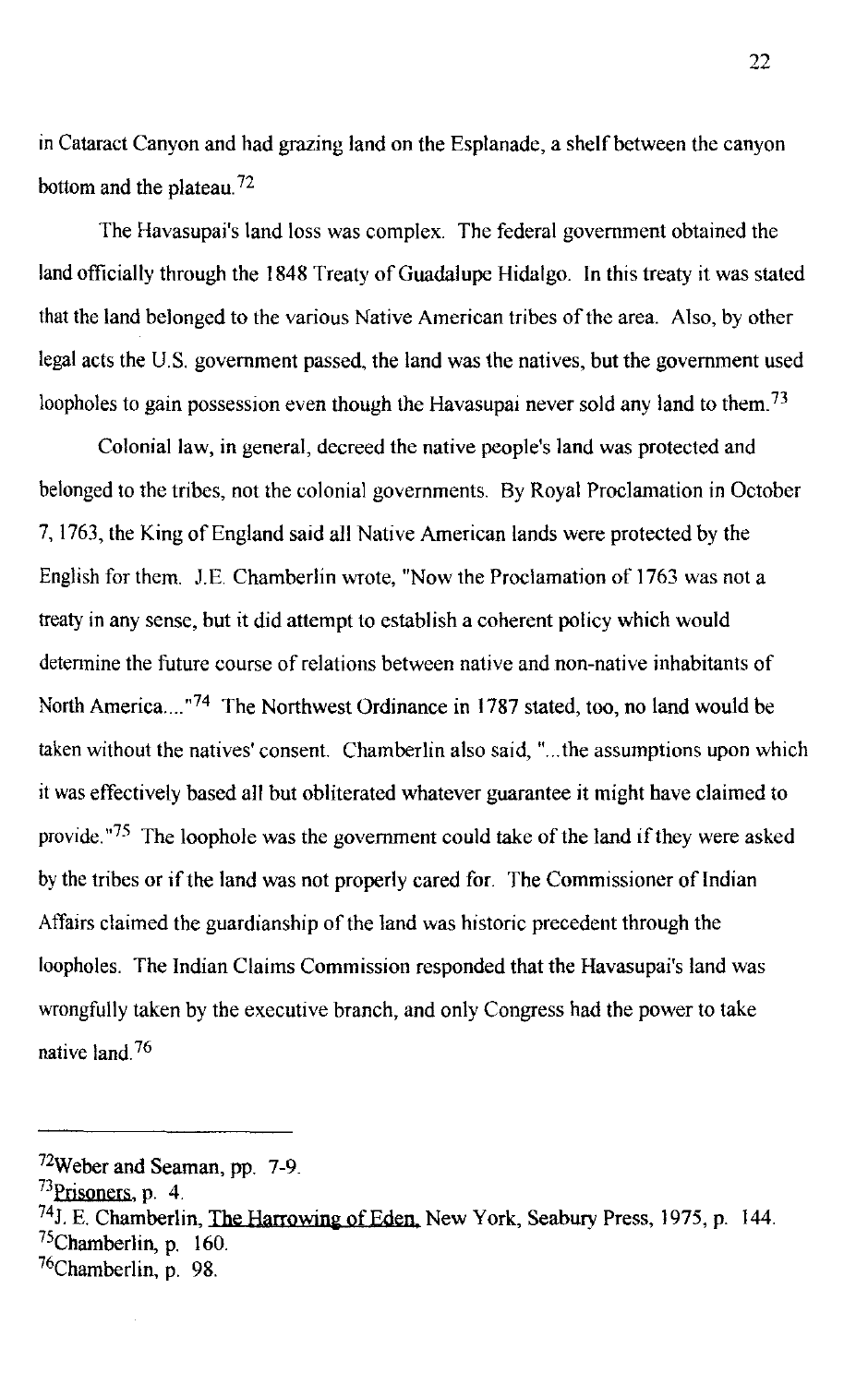What will happen to the Havasupai now? What plans do they have to develop the land they received? Will they become a migrating tribe again, or will they remain in the bottom of the canyon? Do they want more land? What will happen culturally to the Havasupai?

Some Havasupai, and even some anthropologists, hoped and believed there was a chance the Havasupai would rekindle the annual migration cycle they once had. Hirst wrote, "By 1974 only one determined young couple was still able to continue winter-long residence on the uplands, but Congress' restoration of the winter lands holds hope that the Havasupai will once again take up their age-old cycle."<sup>77</sup> This idea was a naive hope many of the Havasupai shared. In The Havasupai: Prisoners of the Grand Canyon, a document sponsored by the Havasupai, the unknown author stated:

The Tribe's equitable interests in the land are certain. With the security of trust title, the Havasupai feel they will be free from arbitrary and abusive actions of government and will be safe to rebuild their homes on the plateau. With trust title, they will improve their range land and increase their herds of cattle and horses, subject to sound environmental safeguards. They will lead longer, healthier lives; the children will be able to stay with their parents and go to school; and the people who have scattered will come home again. 78

In the twelve years since the return of the land to the Havasupai, their lives have changed little. Dr. Miguel Vasquez, an anthropologist from Northern Arizona University who has spent time with the Havasupai, said there are two reasons why the people's lives have changed little. First, the land the Havasupai were given is not land well suited for grazing animals. Each cow needs two hundred and twenty acres per year to survive on the dry and desolate land. 79

 $77$ Hirst, p. 11.

<sup>&</sup>lt;sup>78</sup>Prisoners, p. 14.

 $^{79}$ Miguel Vasquez, Dr., Telephone Interview, April 1, 1996.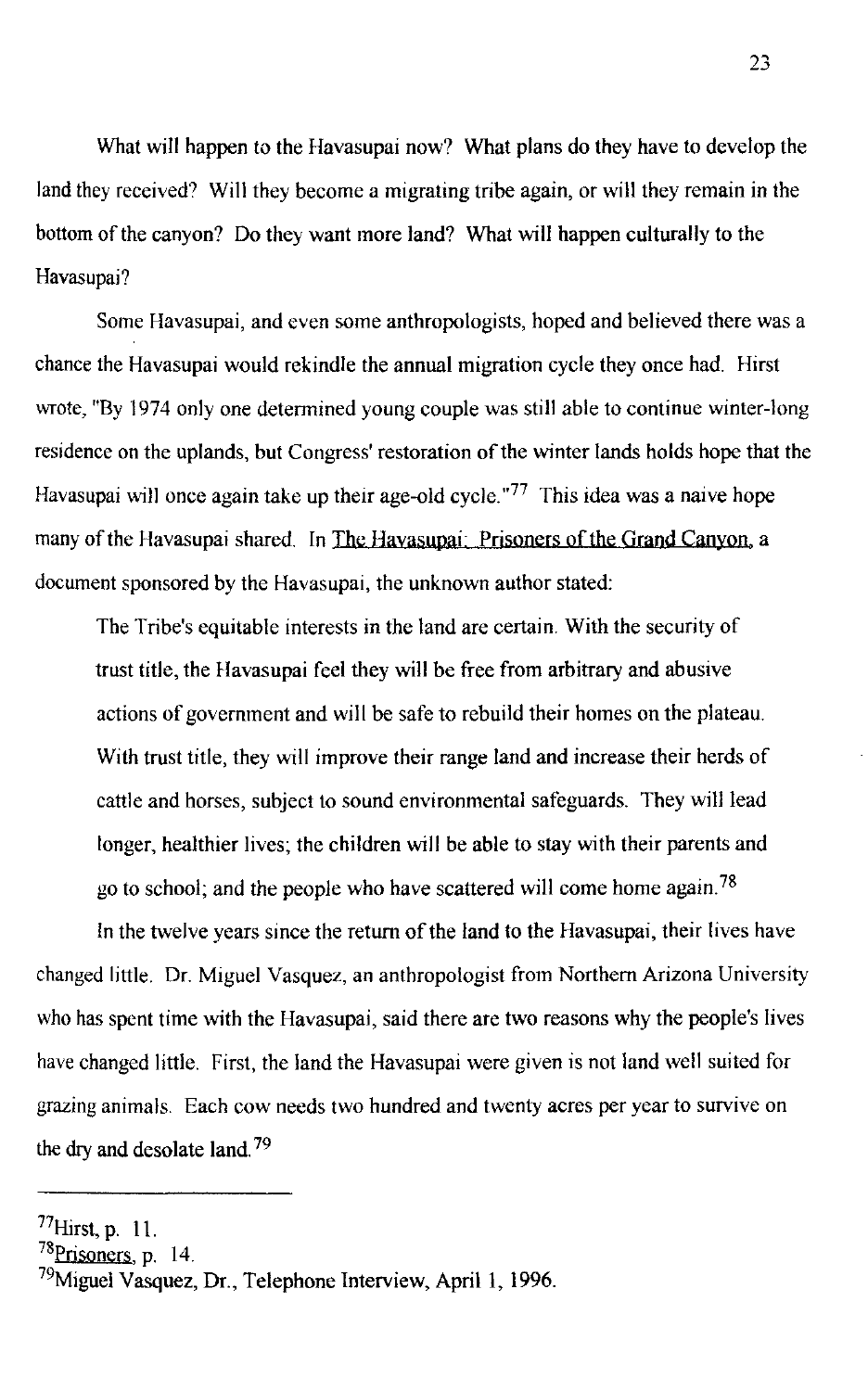Some talk has circulated about farming projects, but the lack of water on the plateau is a major deterrent to the idea. A few water tanks are still being built at low points, though the resources of the tribe are stretched because of the other problem the tribe has been dealing with for years, floods and legal battles over mining.

The tribe has no plans to wage any more battles for land, but within the last few years, the Havasupai have fought the mining companies to stop the uranium mining at Red Butte. Red Butte is not on the Havasupai reservation. The people, however, consider it a scared area because they believe it is the place of their emergence. It is also the location of a large and, so far, unopened uranium mine. The tribe has used much of its money to fight the mining company. The case went to the Supreme Court who ruled in favor of the mining company.

The Havasupai fought on the grounds Red Butte is a Havasupai holy area. Godway and Vasquez both agree the tribe lost its fight because it fought on a religious ground and not an environmental one. If they had argued the uranium mine could contaminate the Colorado River during a flood, and consequently contaminate the water source for millions of Americans, then the tribe might have won the battle to stop the mine from opening. As it is, if the price of uranium rises again the mine will open and produce uranium, most likely to sell to the former Soviet Union.

The Havasupai have also been spending their funds on recovery efforts from the two most recent floods. Both of these floods occurred in this decade, and both completely washed the Havasupai out of the canyon. The people lost everything they had including homes, animals, and newly planted gardens. With the tribe's concentration on flood recovery and the uranium mine, they have no funds or energy left to give to developing the plateau land for better grazing or farming.

The one avenue of economic significance that could provide the Havasupai with additional income is tourism. Even though the tribe resents whites and the U.S. government, the majority of their money is generated through white tourism to their area.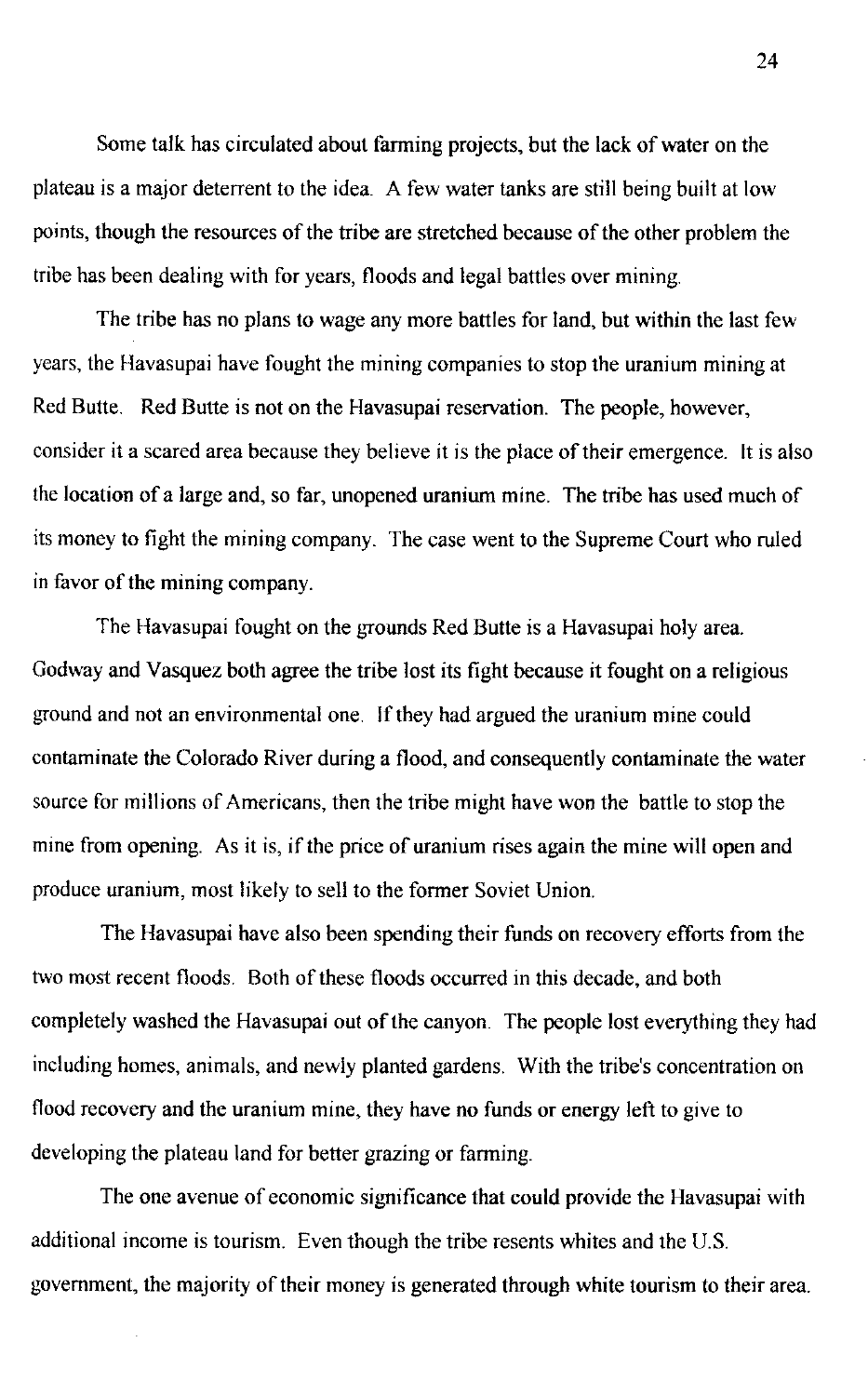Some people have talked about creating a more tourist like environment on Hualapai Hilltop, the parking lot at the top of the foot trail to Supai Village.

The tribe could increase their profits greatly if Hualapai Hilltop was made more comfortable. Anyone who has hiked into the canyon does not mind paying the elevated prices for beverages in the village. Anyone who has hiked out of the canyon, especially in the squelching midday Arizona sun, would be willing to pay a fortune and several body parts for any kind of beverage. The money the Havasupai could make by making Hualapai Hilltop more serviceable to the returning tourist would be tremendous. Even if the number of tourists did not increase, the tribe would still increase their profits.

What will happen to the Havasupai culturally once they recover from the floods and legal battles? The hope that they will once again become a migrating tribe is not realistic. Dr. Vasquez almost describes the situation on the reservation as hopeless. He remembers being advised, when he first started work with the Havasupai, by another anthropologist, the Havasupai are a "cultural sink."

The social problems of the Havasupai are too many to list and too great to describe. The rate of alcoholism and drug abuse by the natives is outstanding. The white teachers on the reservation see students every day who are drunk or high. The oldest of these children is around twelve or thirteen. With the problems of the Havasupai, it is no wonder there is not much of a sense of cultural identity. And without cultural identity, the Havasupai can never become the migrating farmers and herders they once were.

The future of the tribe is not a bright one. The likelihood is great they will remain isolated in the canyon with little contact with the outside world. The Havasupai children will continue to be poorly educated, not attending high school because it is too far from the world of corruption and drugs they know. The Havasupai will probably continue to rely heavily on the federal government's funding to survive.

It is possible, however, to imagine a different Havasupai. If some of the tribe were to realize they could profit by being on the plateau and developing the flavasupai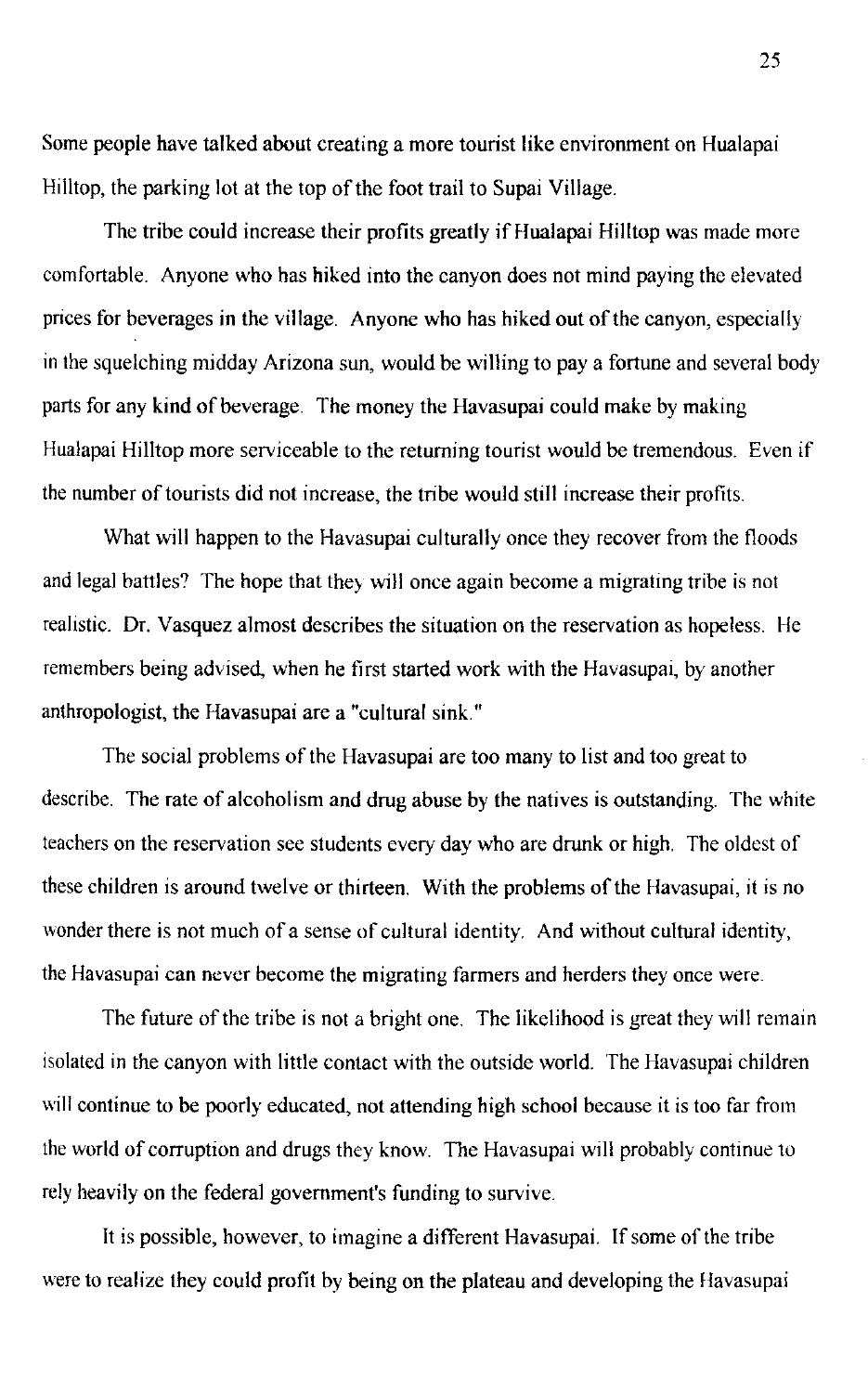tourism industry, then a split might occur in the tribe. Some may choose to remain isolated and remote on the canyon floor, while others may decide to live on the plateau.

A division in the Havasupai like the one described would have lasting effects. A group living on the plateau would have many advantages. They would not be as isolated from the world as they are now. On the "top," as they refer to it, they would be more likely to have their own school that included all grades so the older children would not have to leave home. More Havasupai would graduate high school and be eligible for higher education. With more educated Havasupai, the tribe would stand a better chance of winning any future court battles. A school on the plateau would also benefit those who would choose to stay in the canyon, because it would be a day school for those children.

The economy of a plateau Havasupai would be considerably better than it is now. The tourism industry could be developed to include the selling of the famous, and now almost extinct, Havasupai baskets. The sense of isolation and hopelessness would decrease among the people too, and, hopefully, drug and alcohol abuse would follow.

A division of the tribe into an Upper and a Lower Havasupai would have serious cultural ramifications. Within a few generations the first language of the Upper Havasupai would most likely be English, instead of Havasupai. The first language of the Lower Havasupai would probably remain Havasupai, though. The Havasupai language itself might splinter into two dialects, one of Upper and one of Lower Havasupai.

A possibility exists, however, if the Havasupai were to split, they might regain their cultural identity. The Upper Havasupai would be under pressure to commercialize their culture for the tourists. To be successful, they would have to refamiliarize themselves with their own culture.

A migrating population is not feasible, however. The plateau cannot provide the economic base needed by the Havasupai for hunting, gathering and herding. Without that base the Havasupai would have no reason to migrate. There is no drive within the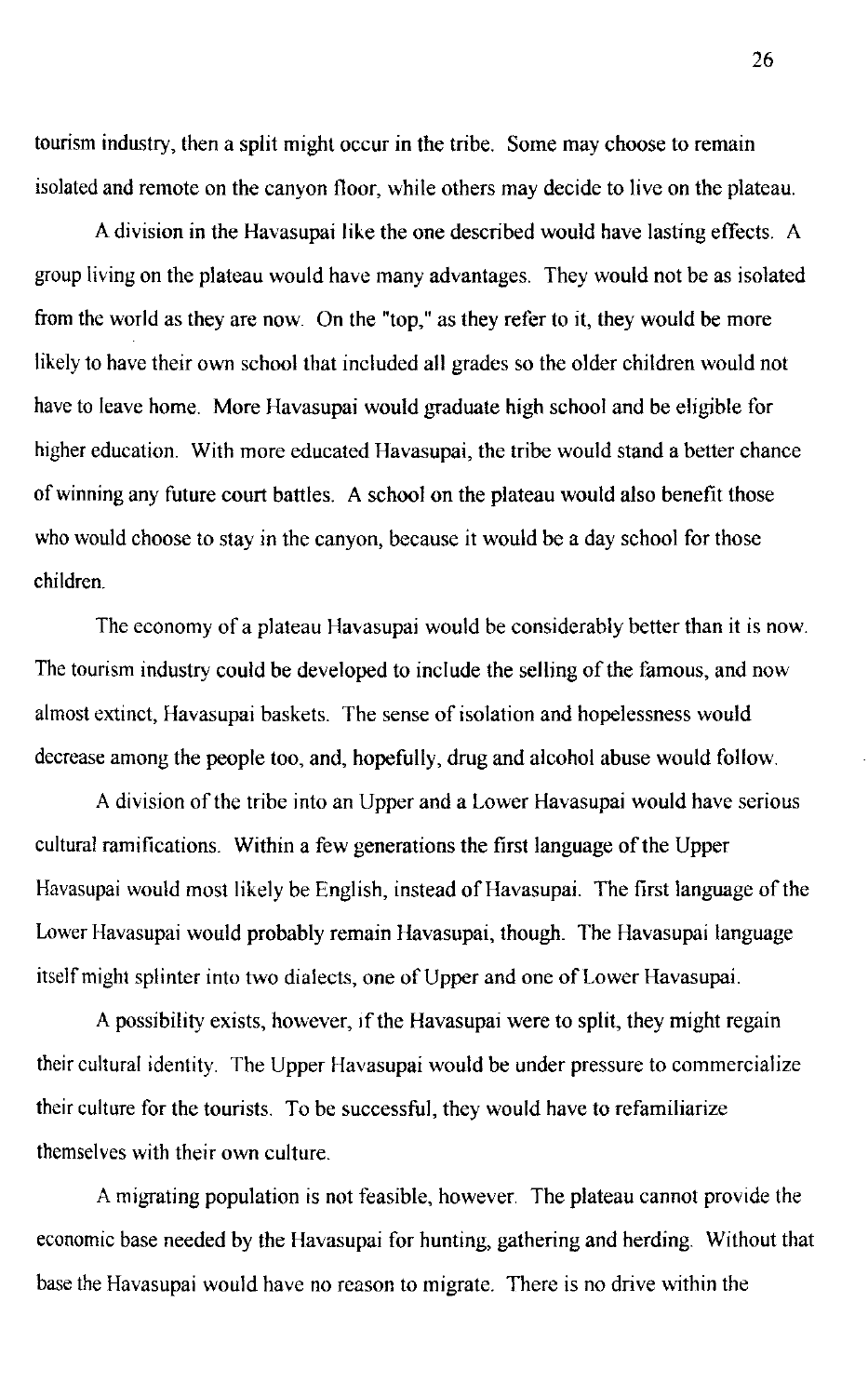community to migrate either. The general will of the people is to stay in the canyon and remain in their little world of drugs, alcohol and corruption. They have no wish to be in touch with the outside world.

The Havasupai lost all but five hundred acres of their land by the 1900s. It took decades of fierce fighting with the Grand Canyon National Park, the Forest Service, and the federal government to regain their land. Once they had their land returned they were too occupied with flood recovery and legal battles to develop any comprehensive plans for use of the lands. The future of the tribe is uncertain. If the Havasupai continue to develop in the same pattern they have been, their future is at best bleak and at worst hopeless. They have an opportunity in tourism, though, and if they take advantage of this, it could possibly be the difference between hopelessness and survival.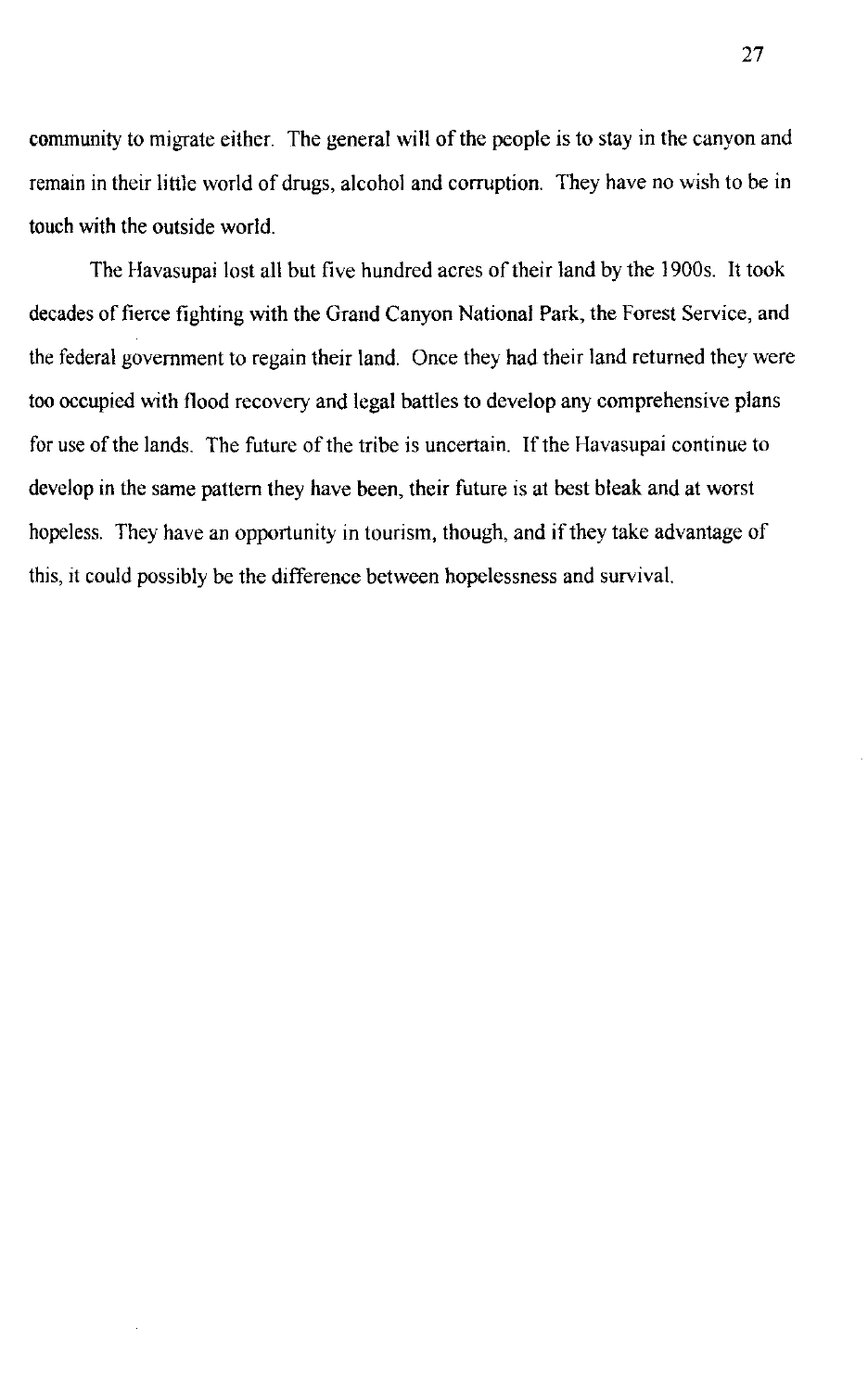## Works Cited

- Cannany, Karstin. Personal Experience on Ball State Southwest Field Study. May 1995.
- Chamberlin, J.E. The Harrowing of Eden. New York, Seabury Press, 1975.
- Heinze, Andrew R. "The Morality of Reservations: Western Lands in the Cleveland Period 1885-1897." Journal of the West, 31 (July 1992), pp. 81-89.
- Hirst, Stephen. Havsum'Baaja: People of the Blue Green Water. Tempe, Arizona, Walsh and Associates, 1985.
- Martin, John F. "The Havasupai." Plateau Magazine of the Museum of Northern Arizona, 1986.
- Szasz, Margaret Connell. Between Indian and White Worlds: The Cultural Broker. Norman, Oklahoma, University of Oklahoma Press, 1994.
- Unknown. The Havasupai: Prisoners of the Grand Canyon. Havasupai Nation, Association on American Indians Inc., date unknown.
- Weber, Steven and P. David Seaman, eds. Havasupai Habitat: A.F. Whiting's Ethnography of a Traditional Indian Culture Tucson, Arizons, University of Arizona Press, 1985.
- Vasquez, Miguel Dr. Telephone Interview. Flagstaff, Arizona, Northern Arizona University, April 1, 1996.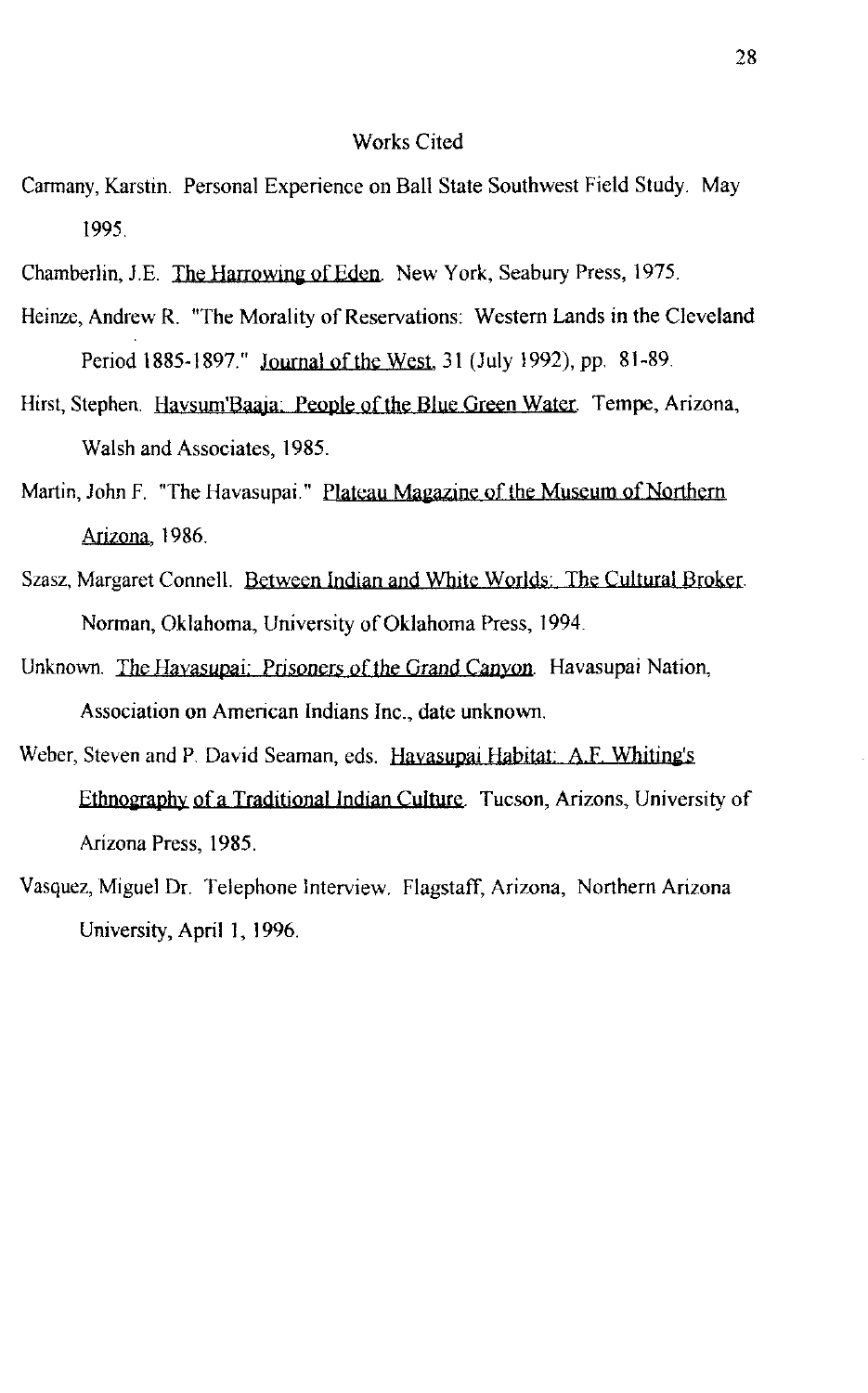## Bibliography

- Beus, Stanley and Michael Morales, eds. Grand Canyon Geology. New York, Oxford University Press, 1990.
- Elston, Donald, George H. Billingsley and Richard A. Young, eds. Geology of Grand Canyon, Northern Arizona with Colorado River Guides: Lees Ferry to Pierce Ferry Arizona. Washington D.C., American Geophysical Union, 1989.

James, Annette ed. The State of Native America. Boston, South End Press, 1992.

- Kreutz, Douglas. "Havasu Canyon: Land of the Blue-Green Water." Arizona Highways, 72 (April 1996) pp. 31-35.
- Kuipers, Dean. "Return of the Native: As Native Americans Wage Legal Battles to Regain Their Land, Property Owners Go On the Warpath." Omni, 12 (September 1990), pp. 22, 96.
- Maxwell, James ed. America's Fascinating Indian Heritage. Pleasantville, New York, Reader's Digest Association, Inc., 1978.
- McKee, Barbara and Edwin and Joyce Herold. Havasupai Baskets and Their Makers 1930-1940. Flagstaff, Arizona, Northland Press, 1975.
- McKee, Edwin. The Supai Group--Subdivision and Nomenclature. Washington, U.S. Government Print Office, 1975.

Reddy, Marlita ed. Statistical Record of Native North Americas. Detroit, Gale, 1993.

- Schwartz, Douglas Wright. Archeology of the Grand Canyon: The Bright Angel Site. Santa Fe, New Mesico, School of American Research Press, 1979.
- Bailey, Martin T. "Approximate Optimality of Aboriginal Property Rights." Journal of Law and Economics, 35 (April 1992) pp. 183-198.
- Gibbs, Nancy. "This Land is Their Land: After a Century of Struggle, Native Americans Are Retrieving Their Rights and Their Heritage to Preserve an Ancient Culture from Extinction." Time, 137 (January 14, 1991) pp. 18-20.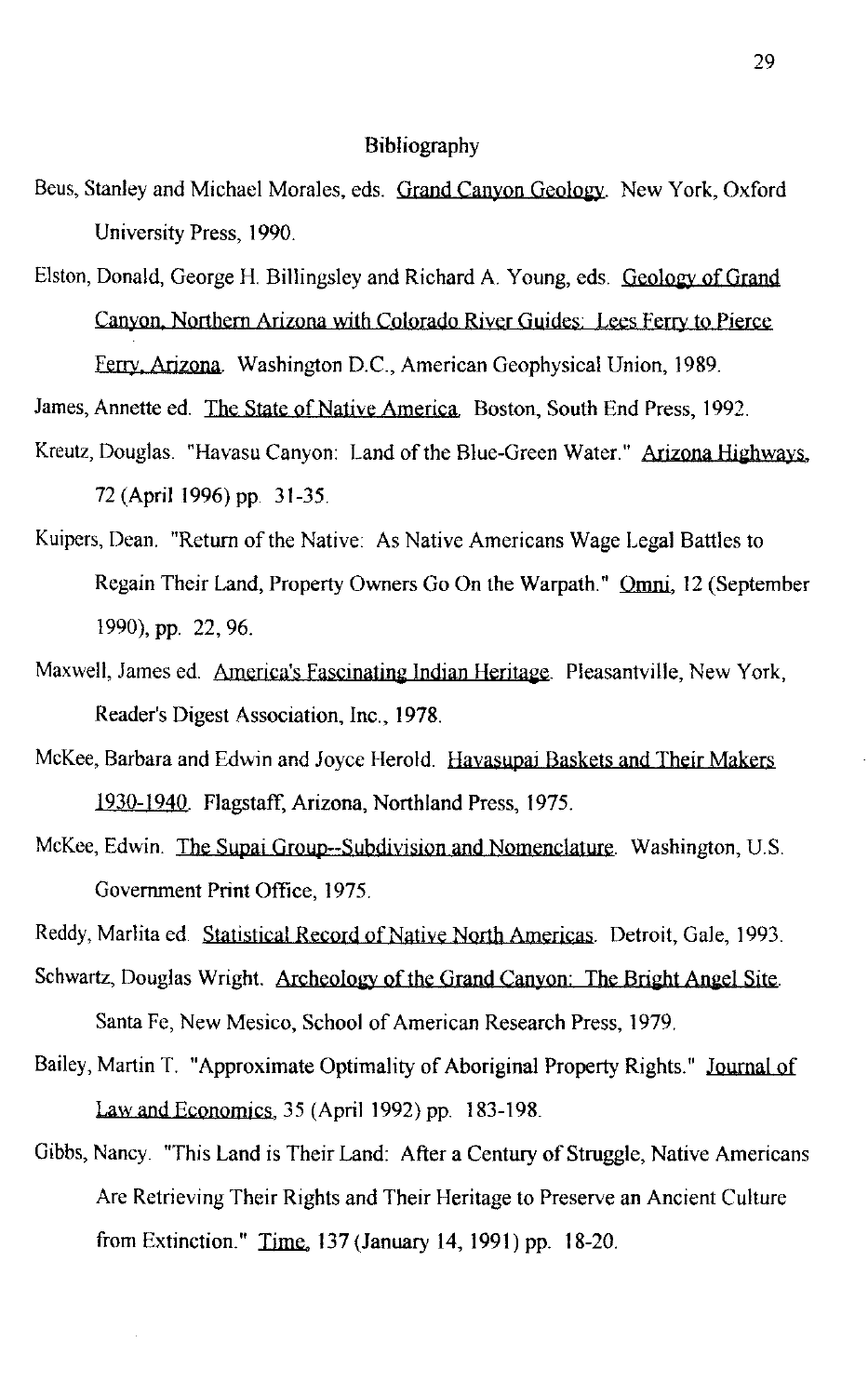**Appendix** 

 $\mathcal{L}^{\text{max}}_{\text{max}}$ 

ļ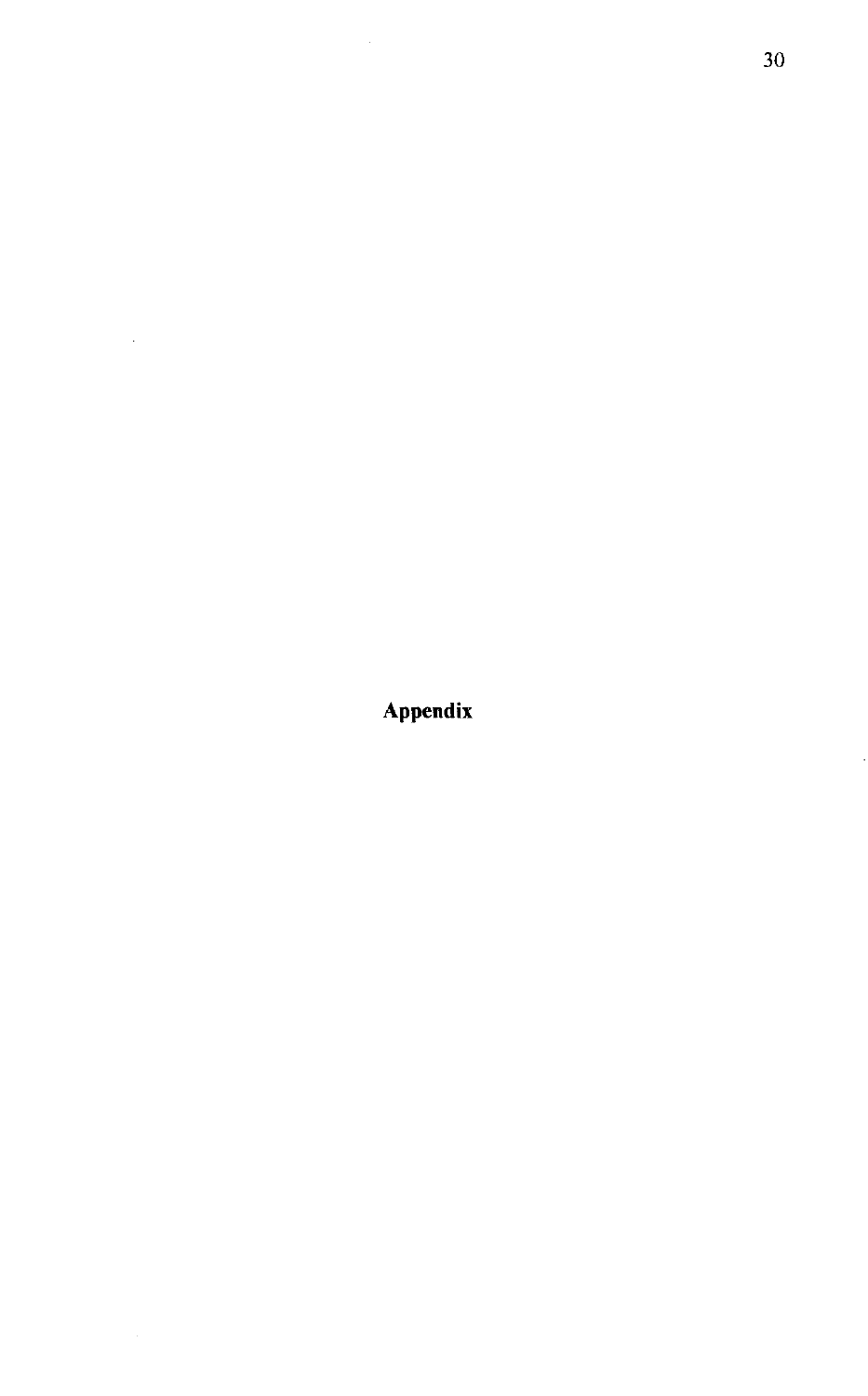

THE SUPAI GROUP-SUBDIVISION AND NOMENCLATURE

FIGURE 1.-Havasu Canyon, northern Arizona, showing Supai village and points on canyon walls from which the Watahomigi. Manakacha, and Wescogame Formations derive their names and the erosional bench (shaded) for which the Esplanade Sand- $S$ (Slone is named. Location of type sections: MWE, Manakacha, Wescogame, **and Esplanade; W, Watahornigi** 

Edwin McKee, The Supai Group--Subdivision and Nomenclature, Washington D.C., U.S. Government Printing Office, 1975, p. J3.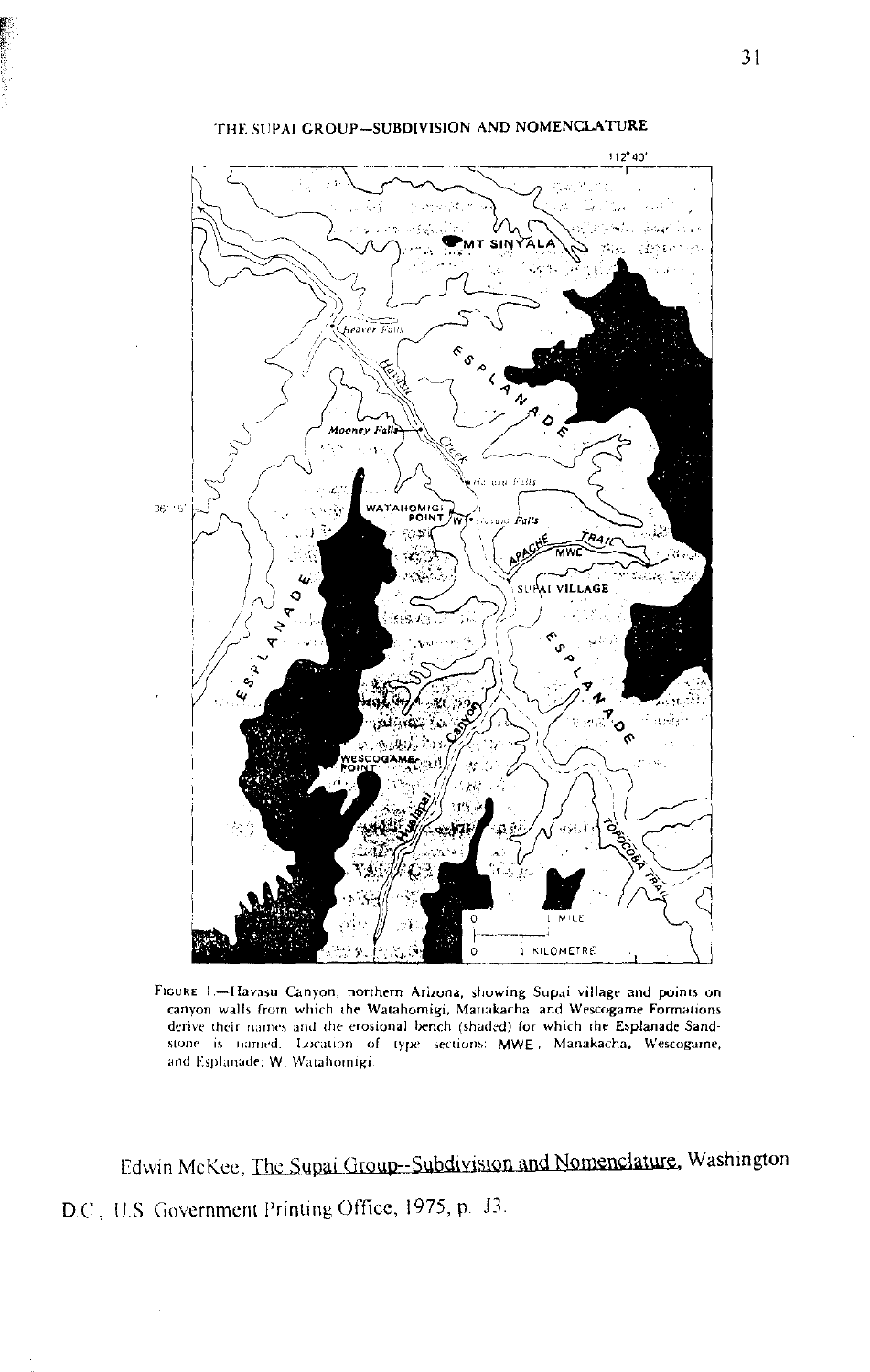

## Havasu Falls

Kreutz, Douglas. "Havasu Canyon: Land of the Blue-Green Water." Arizona Highways, April 1996, p. 30-31.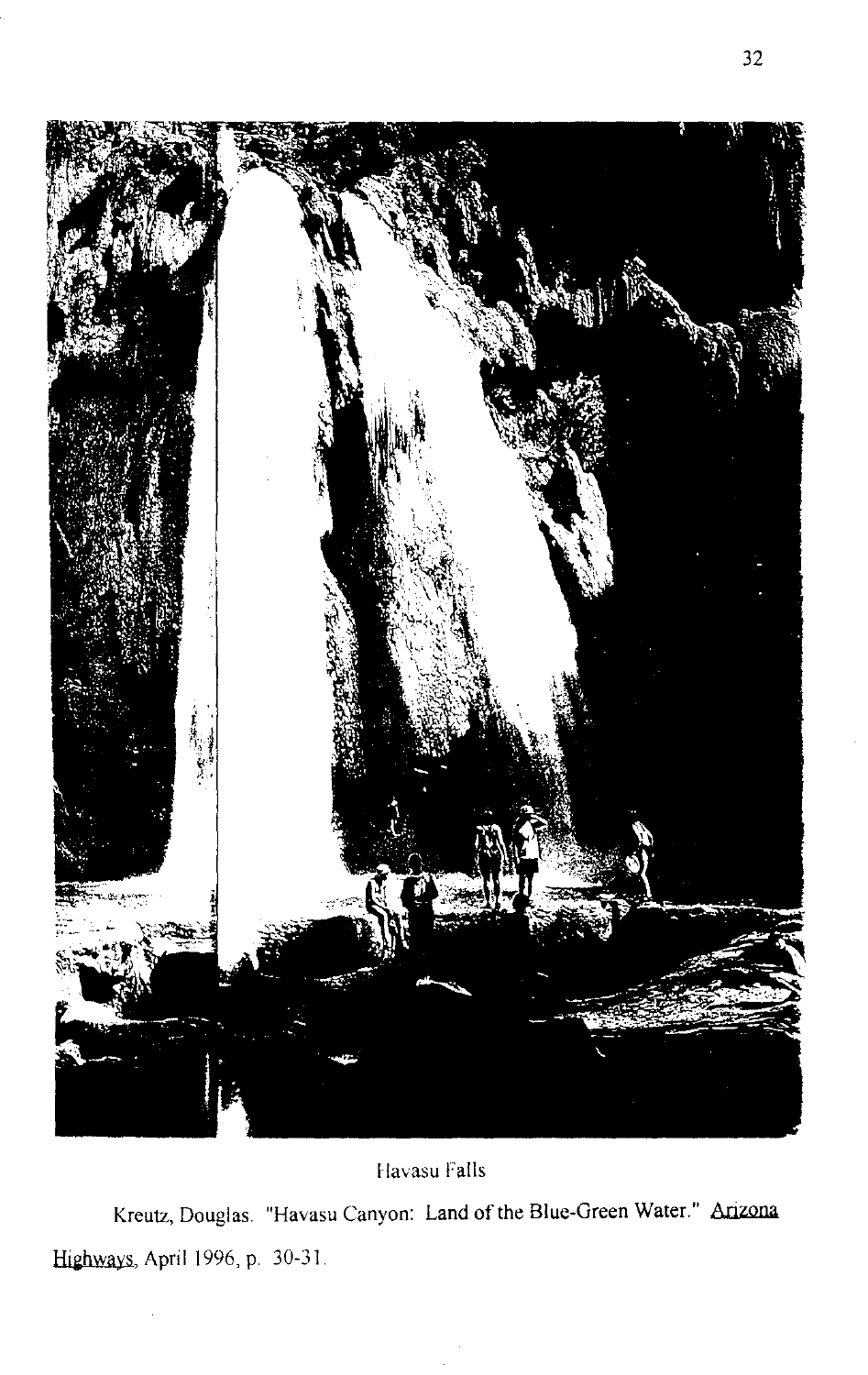

John F. Martin, "The Havasupai," Plateau Magazine of the Museum of Northern Arizona, 1986, p. 5.